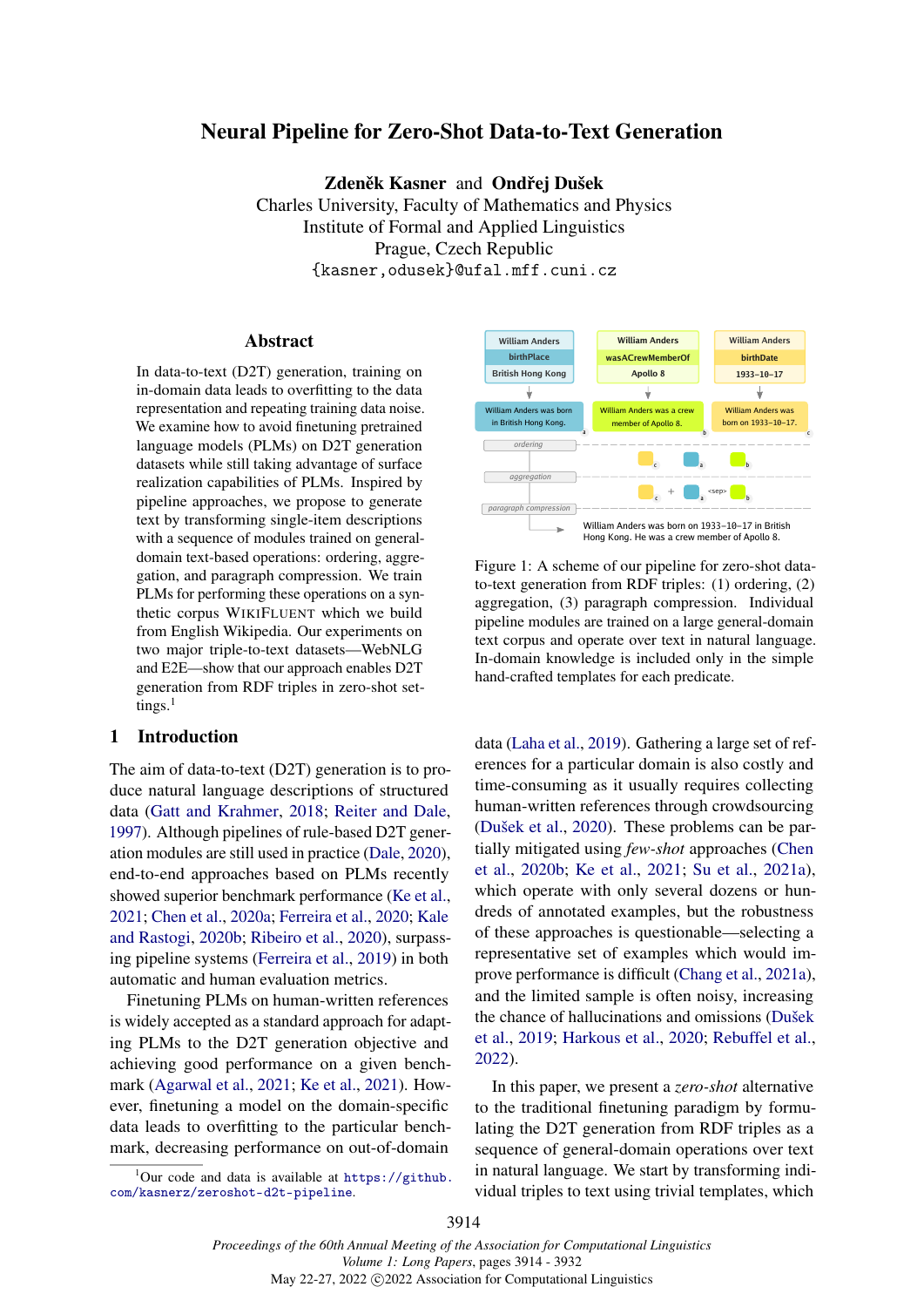we subsequently order, aggregate, and compress on the paragraph level to produce the resulting description of the data. In constrast to traditional pipeline systems, all our pipeline modules are built upon PLMs and operate over sentences in natural language. The modules are trained on our new WIKI-FLUENT corpus, which contains 934k examples of first paragraphs from the English Wikipedia, each supplied with a synthesized set of simple templatelike sentences which together convey the meaning of the original paragraph. Our approach allows generating natural language descriptions from RDF triples with a minimum amount of domain-specific rules or knowledge and without using training data from the D2T datasets. Although our approach is primarily a probe into the territory of zero-shot approaches and cannot yet match the quality of stateof-the-art models, we show that it can yield large improvements upon simple baselines and match older supervised systems on automatic metrics for text fluency. Moreover, the semantic accuracy metrics and our manual error analysis suggest that our approach offers a way to prevent omissions and hallucinations common in few-shot approaches.

Our contributions are the following:

- (1) We propose an alternative D2T generation approach based on general-domain text-to-text operations (ordering, aggregation, and paragraph compression).
- (2) We introduce a synthetic WIKIFLUENT corpus containing 934k sentences based on English Wikipedia, providing training data for the operations in (1).
- (3) We apply our system on two D2T datasets and evaluate its performance both automatically and manually, including the contribution of individual pipeline modules.
- (4) We release our code, data, pretrained models, and system outputs to ease future research.<sup>[1](#page-0-0)</sup>

# 2 Related Work

D2T Generation with PLMs Large neural language models pretrained on self-supervised tasks [\(Lewis et al.,](#page-11-4) [2020;](#page-11-4) [Liu et al.,](#page-12-4) [2019;](#page-12-4) [Devlin et al.,](#page-10-9) [2019\)](#page-10-9) have recently gained a lot of traction in D2T generation research [\(Ferreira et al.,](#page-10-3) [2020;](#page-10-3) [Kasner](#page-11-5) [and Dušek,](#page-11-5) [2020b\)](#page-11-5). Following [Chen et al.](#page-10-6) [\(2020b\)](#page-10-6), other works adopted PLMs for few-shot D2T generation [\(Chang et al.,](#page-10-10) [2021b;](#page-10-10) [Su et al.,](#page-12-2) [2021a\)](#page-12-2). [Kale and Rastogi](#page-11-1) [\(2020b\)](#page-11-1) and [Ribeiro et al.](#page-12-1) [\(2020\)](#page-12-1) showed that PLMs using linearized representations

of data can outperform graph neural networks on graph-to-text datasets, recently surpassed again by graph-based models [\(Ke et al.,](#page-11-0) [2021;](#page-11-0) [Chen et al.,](#page-10-2) [2020a\)](#page-10-2). Although the models make use of generaldomain pretraining tasks, all of them are eventually finetuned on domain-specific data.

Pipeline-based D2T Generation Until the recent surge of end-to-end approaches [\(Dušek et al.,](#page-10-5) [2020\)](#page-10-5), using several modules connected in a pipeline was a major approach for D2T generation [\(Gatt and Krahmer,](#page-10-0) [2018;](#page-10-0) [Reiter,](#page-12-5) [2007;](#page-12-5) [Reiter](#page-12-0) [and Dale,](#page-12-0) [1997\)](#page-12-0). Our approach is inspired by the pipeline approaches, in particular the pipelines utilizing neural modules [\(Ferreira et al.,](#page-10-4) [2019\)](#page-10-4). In contrast with these approaches, our pipeline works with unstructured data in natural language and it operates in zero-shot setting, i.e. without using any training data from target D2T datasets.

[Laha et al.](#page-11-2) [\(2019\)](#page-11-2) introduce a three-step pipeline for zero-shot D2T generation similar to ours. Unlike the approach we describe here, they use a semiautomatic template generation system,<sup>2</sup> their sentence fusion is rule-based, and they do not address content planning.

Content Planning in D2T Generation Content planning, i.e. the task of ordering input facts and aggregating them into individual sentences, is one of the steps of the traditional D2T pipeline [\(Gatt](#page-10-0) [and Krahmer,](#page-10-0) [2018\)](#page-10-0). As shown by [Moryossef et al.](#page-12-6) [\(2019a](#page-12-6)[,b\)](#page-12-7) and confirmed by other works [\(Pudup](#page-12-8)[pully et al.,](#page-12-8) [2019;](#page-12-8) [Zhao et al.,](#page-13-0) [2020;](#page-13-0) [Trisedya et al.,](#page-13-1) [2020;](#page-13-1) [Su et al.,](#page-12-9) [2021b\)](#page-12-9), including a content plan improves the quality of outputs in neural D2T pipelines. Unlike the aforementioned planners, which use predicates or keys from D2T datasets for representing the data items, our planner is trained on ordering sentences in natural language.

Sentence Ordering Sentence ordering is the task of organizing a set of natural language sentences to increase the coherence of a text [\(Barzilay et al.,](#page-9-1) [2001;](#page-9-1) [Lapata,](#page-11-6) [2003\)](#page-11-6). Several neural methods for this task were proposed, using either interactions between pairs of sentences [\(Chen et al.,](#page-10-11) [2016;](#page-10-11) [Li](#page-11-7) [and Jurafsky,](#page-11-7) [2017\)](#page-11-7), global interactions [\(Gong](#page-11-8) [et al.,](#page-11-8) [2016;](#page-11-8) [Wang and Wan,](#page-13-2) [2019\)](#page-13-2), or combination of both [\(Cui et al.,](#page-10-12) [2020\)](#page-10-12). We base our ordering module ([§5.2\)](#page-4-0) on the recent work of [Calizzano et al.](#page-9-2)

<sup>&</sup>lt;sup>2</sup>As we describe in [§5.1,](#page-4-1) we opted for a simpler way for generating the templates to showcase the results of our approach independently of the template generator quality.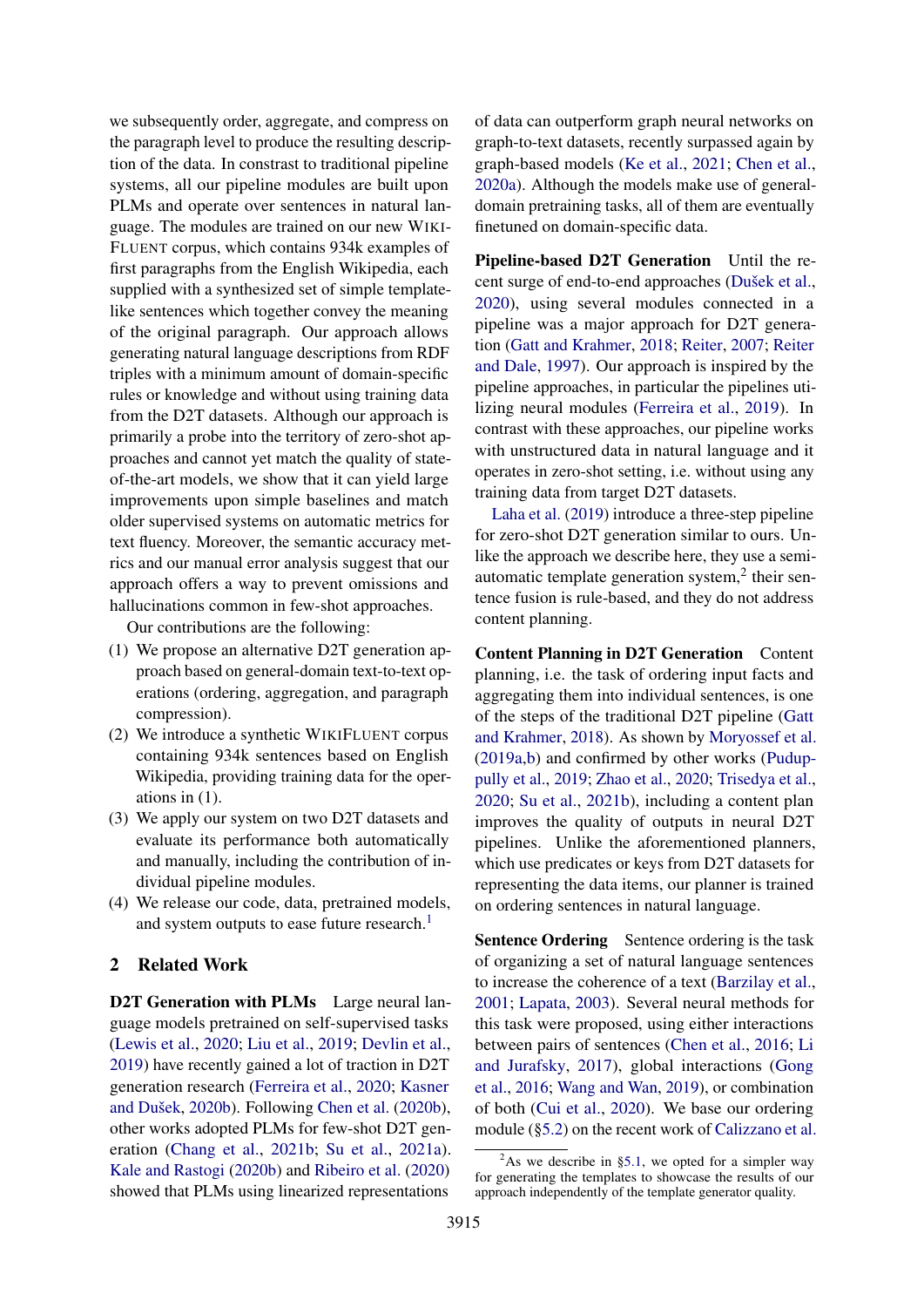[\(2021\)](#page-9-2), who use a pointer network [\(Wang and Wan,](#page-13-2) [2019;](#page-13-2) [Vinyals et al.,](#page-13-3) [2015\)](#page-13-3) on top of a PLM.

Aggregating Input into Sentences Typically, multiple pieces of input information need to be merged into a single sentence. Previous works [\(Wiseman et al.,](#page-13-4) [2018;](#page-13-4) [Shao et al.,](#page-12-10) [2019;](#page-12-10) [Shen](#page-12-11) [et al.,](#page-12-11) [2020;](#page-12-11) [Xu et al.,](#page-13-5) [2021\)](#page-13-5) capture the segments which correspond to individual parts of the input as latent variables. Unlike these works, we adopt a simpler scenario using an already ordered sequence of facts (see [§3.1\)](#page-2-0), into which we selectively insert delimiters to mark sentence boundaries.

Paragraph Compression We introduce *paragraph compression* (PC) as a new task and the final step in our D2T generation pipeline. This task combines several standard natural-language tasks including sentence fusion, rephrasing, and coreference resolution. Unlike text summarization or simplification [\(Zhang et al.,](#page-13-6) [2020;](#page-13-6) [Jiang et al.,](#page-11-9) [2020\)](#page-11-9), we aim to convey the complete semantics of the text without omitting any facts. In contrast to sentence fusion [\(Geva et al.,](#page-11-10) [2019;](#page-11-10) [Barzilay and](#page-9-3) [McKeown,](#page-9-3) [2005\)](#page-9-3) or sentence compression [\(Filip](#page-10-13)[pova and Altun,](#page-10-13) [2013\)](#page-10-13), we operate in the context of multiple sentences in a paragraph. The task is the central focus of our WIKIFLUENT corpus ([§4\)](#page-3-0).

# <span id="page-2-3"></span>3 Method

In this section, we provide the formal description of our proposed approach. We focus on the task of producing a natural language description Y for a set of n RDF triples  $X = \{x_1, \ldots, x_n\}$ . Each triple  $x_i = \{s_i, p_i, o_i\}$  consists of subject  $s_i$ , predicate  $p_i$ , and object  $o_i$ .

Our pipeline proceeds as follows. Given a set of triples  $X$  on the input, we:

- (1) transform the triples into *facts*, which are sentences in natural language,
- (2) sort the facts using an *ordering* module,
- (3) insert sentence delimiters between the sorted facts using an *aggregation* module,
- (4) input the ordered sequence of facts with delimiters into a *paragraph compression* module, which generates the final description Y.

The individual steps are described in the following sections: transforming individual triples to text  $(\S3.1)$ , ordering  $(\S3.2)$ , aggregation  $(\S3.3)$ , and paragraph compression ([§3.4\)](#page-3-1).

#### <span id="page-2-0"></span>3.1 Transforming Triples to Facts

The first step in our pipeline involves transforming each of the input triples  $x_i \in X$  into a fact  $f_i \in F$ using a transformation  $T : X \rightarrow F$ . We define a fact  $f_i$  as a single sentence in natural language describing  $x_i$ . The transformation serves two purposes: (a) preparing the data for the subsequent text-to-text operations, (b) introducing in-domain knowledge about the semantics of individual predicates. This step can be realized e.g. using a simple template for each predicate (cf. [§5.1\)](#page-4-1).

#### <span id="page-2-1"></span>3.2 Ordering the Facts

We assume that the default order of triples  $X$  is random and the same applies for the respective facts F. Note, however, that that  $F$  is a indeed set of meaningful sentences. We can use this to our advantage and apply a sentence ordering model to maximize the coherency of the paragraph resulting from their concatenation. An example outcome of such operation may be grouping together facts mentioning *birth date* and *birth place* of a person, followed by their *occupation* (see Figure [1\)](#page-0-1). The ordering module allows downstream modules to only focus on operations over neighboring sentences.

Formally, we apply the ordering model  $O(F)$ to get an ordered sequence of facts:  $F_o$  =  $\{f_{o_1}, \ldots, f_{o_n}\}\$ , where  $o_{1:n}$  is a permutation of indices. We describe our ordering model in [§5.2.](#page-4-0)

## <span id="page-2-2"></span>3.3 Aggregating the Facts

Some facts will be typically mentioned together in a single sentence. Considering the previous example, *occupation* is likely to be mentioned separately, while *birth date* and *birth place* are likely to be mentioned together. Using an ordered sequence of facts as input, we can apply an aggregation model to decide which facts should be merged into a single sentence.

Formally, the aggregation model takes a sequence of ordered facts  $F<sub>o</sub>$  as input and produces a sequence of sentence delimiters  $A(F_o)$  =  $\{\delta_{o_1}, \delta_{o_2}, \ldots, \delta_{o_{n-1}}\}; \delta_i \in \{0, 1\}.$  The output  $\delta_i = 1$  means that the neighboring facts should be mentioned separately, i.e. the neighboring sentences should *not* be fused. Conversely,  $\delta_i = 0$ means that the facts should be aggregated and their corresponding sentences should be fused. We describe our aggregation model in [§5.3.](#page-5-0)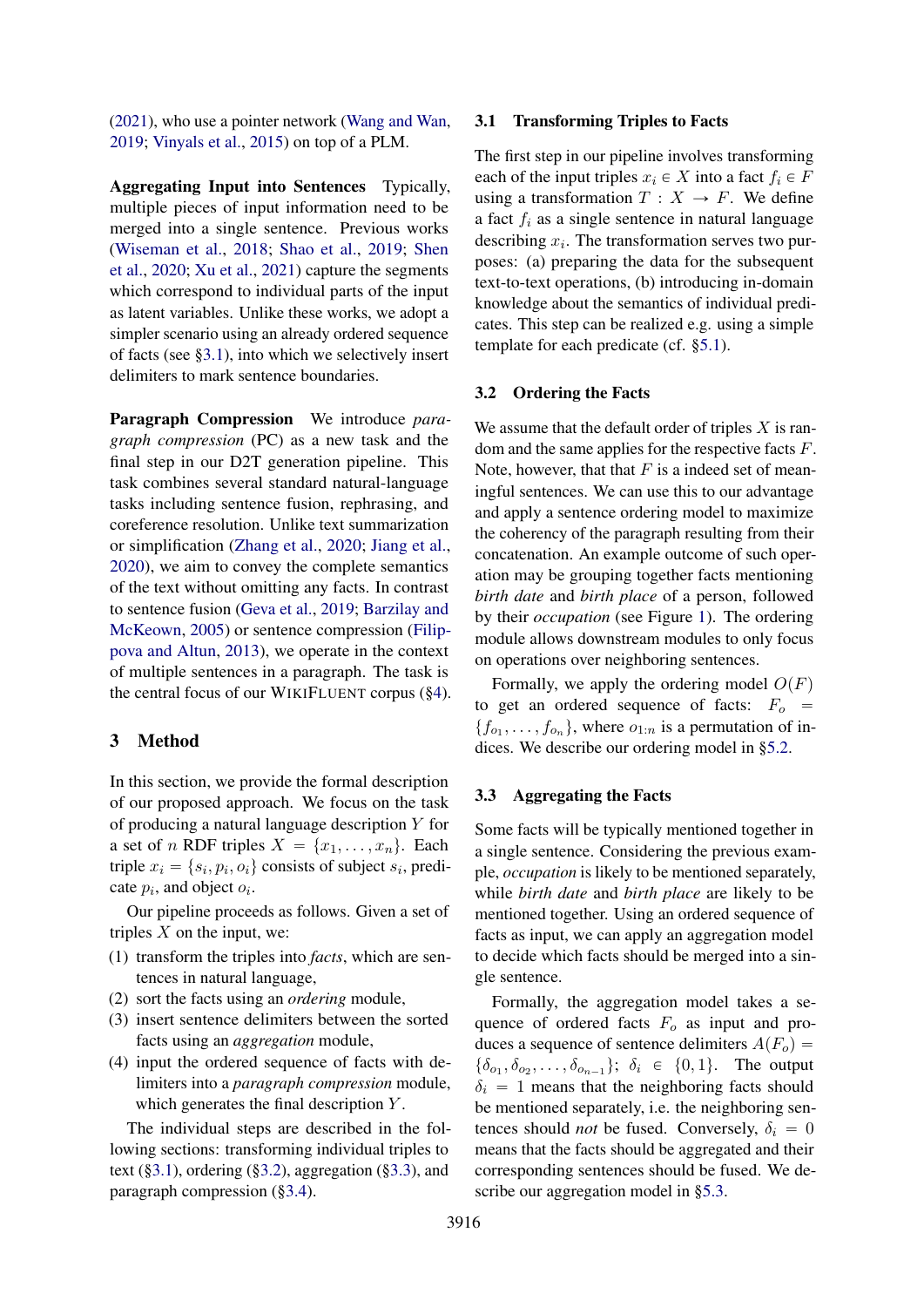#### <span id="page-3-1"></span>3.4 Paragraph Compression

The paragraph compression (PC) model is a generative model which outputs the final text description. It has two main objectives: (a) *fusing* related sentences, i.e., sentences  $i$  and  $j$  in between which  $\delta_i = 0$ , and (b) *rephrasing* the text to improve its fluency, e.g. fixing disfluencies in the templates, replacing noun phrases with refering expressions, etc. The goal of the task is to preserve the semantics of the text which is an already ordered sequence of sentences, so the edits will typically be minor. Formally, the model takes as input the ordered sequence of facts with delimiters  $F_a = \{f_{o_1}, \delta_{o_1}, f_{o_2}, \ldots, \delta_{o_{n-1}}, f_{o_n}\}\$  and produces the final text Y. We describe our PC model in  $\S 5.4$ .

# <span id="page-3-0"></span>4 WIKIFLUENT Corpus

Here we descibe the process of building a largescale synthetic corpus WIKIFLUENT. The corpus provides training data for the neural models which we use in our implementation of the ordering, aggregation, and paragraph compression modules (cf. [§5\)](#page-4-2).

Our goal is to cover a broad range of domains while capturing the sentence style in D2T generation with respect to both the input facts and the target descriptions. In other words, we aim to build a corpus in which (1) the input is a set of simple, template-like sentences, (2) the output is a fluent text in natural language preserving the semantics of the input. As we describe below in detail, we achieve that by using human-written paragraphs in English Wikipedia and applying *split-and-rephrase* and *coreference resolution* models to obtain synthetic source texts. The process is illustrated in Figure [2;](#page-3-2) corpus statistics are included in Appendix [A.](#page-13-7)

# 4.1 Data Source

For building the WIKIFLUENT corpus, we extracted 934k first paragraphs of articles from a Wikipedia dump<sup>3</sup> using WikiExtractor [\(Attardi,](#page-9-4) [2015\)](#page-9-4). Wikipedia is commonly used for large-scale pretraining of D2T generation models [\(Jin et al.,](#page-11-11) [2020;](#page-11-11) [Chen et al.,](#page-10-2) [2020a\)](#page-10-2). Although it is not biasfree, it provides more balanced sample of natural language use than typical D2T generation datasets. We used the first paragraphs of Wikipedia entries, which contain mostly concise, fact-based descriptions. We selected paragraphs with length between



<span id="page-3-2"></span>

Figure 2: The building process of the WIKIFLUENT corpus. We apply a split-and-rephrase model on each sentence in the paragraph and resolve coreferences in the split sentences. The result is a set of simple sentences which together convey the same meaning as the original paragraph. The synthesized sentences are used as *input* into our models, the original human-written texts are used as *ground truth*.

30-430 characters; filtering out lists, disambiguations, and repeated and malformed paragraphs. To balance the length of inputs, we selected 250k examples each from 4 equally sized length ranges (30-130 characters, etc.).

#### 4.2 Split-and-Rephrase

To generate a set of simple sentences, we divide each paragraph into sentences using NLTK [\(Bird,](#page-9-5) [2006\)](#page-9-5) and apply a *split-and-rephrase* model on each sentence. Split-and-rephrase is a task of splitting a complex sentence into a meaning preserving sequence of shorter sentences [\(Narayan et al.,](#page-12-12) [2017\)](#page-12-12). The process is illustrated in the upper part of Figure [2.](#page-3-2)

We train our split-and-rephrase model on the large-scale WikiSplit corpus by [Botha et al.](#page-9-6) [\(2018\)](#page-9-6), containing human-made sentence splits from Wikipedia edit history. Following the same setup as for a paragraph compression model ([§3.4\)](#page-3-1), we train BART-base [\(Lewis et al.,](#page-11-4) [2020\)](#page-11-4) on the WikiSplit dataset in a sequence-to-sequence setting. Next, we apply the trained split-and-rephrase model on each sentence in our Wikipedia-based corpus, uniformly randomly choosing between 0-2 recursive calls to ensure that the splits are not deterministic. If the sentence cannot be meaningfully split, the model tends to duplicate the sentence on the output; in that case, we use only the original sentence and do not proceed with the splitting.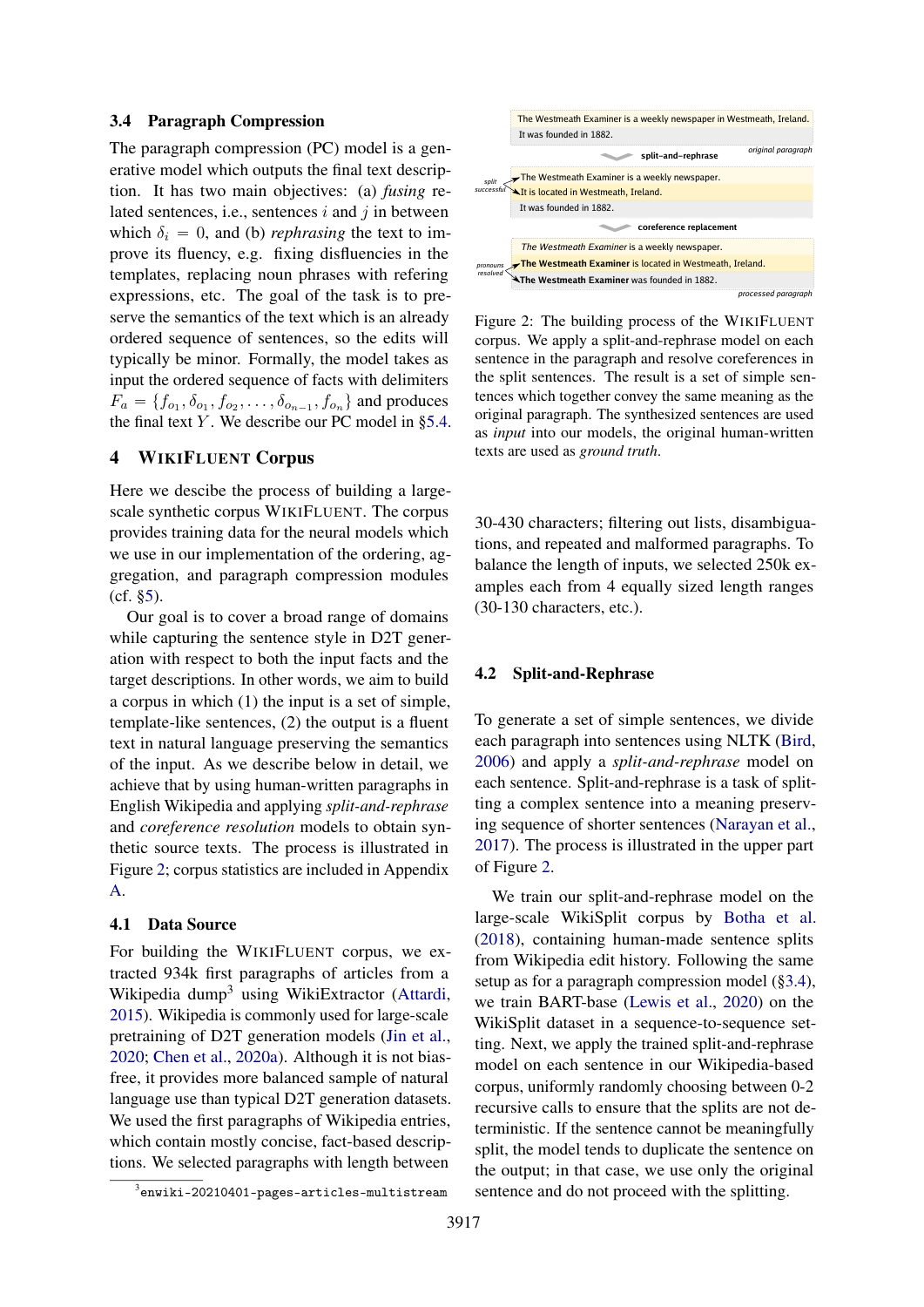#### 4.3 Coreference Replacement

As the next step, we concatenate the split sentences and apply a coreference resolution model [\(Gardner](#page-10-14) [et al.,](#page-10-14) [2018;](#page-10-14) [Lee et al.,](#page-11-12) [2018\)](#page-11-12) in order to replace referring expressions with their antencendents (e.g., pronouns with noun phrases). The motivation for this step is to match the style of the facts (see  $\S 3.1$ ), which do not use pronouns since each fact describes a single triple only. Note that this procedure replaces the referring expressions only in the synthesized sentences (which are used as input) and keeps them in the original paragraphs (which are used as ground truth). As a consequence, the paragraph compression module is implicitly trained to generate referring expressions in the final description.

#### 4.4 Filtering

To ensure that the generated sentences convey the same semantics as the original paragraph, we use a pretrained RoBERTa model<sup>4</sup> [\(Liu et al.,](#page-12-4) [2019\)](#page-12-4) trained on the MultiNLI dataset [\(Williams](#page-13-8) [et al.,](#page-13-8) [2018\)](#page-13-8) for checking the semantic accuracy of the generated text. Following [Dušek and Kas](#page-10-15)[ner](#page-10-15) [\(2020\)](#page-10-15), we test if the original paragraph entails each of the synthesized sentences (checking for omissions), and if the set of concatenated synthesized sentences entails the original paragraph (checking for hallucinations). In a filtered version of the WIKIFLUENT corpus, we include only the examples without omissions or hallucinations (as computed by the model), reducing it to 714k examples (approximately 75% of the original size).

## <span id="page-4-2"></span>5 Implementation

In this section, we describe how we implement our pipeline modules ([§3\)](#page-2-3) using simple template transformations ([§5.1\)](#page-4-1) and neural models trained on the WIKIFLUENT dataset ([§5.2](#page-4-0)[-5.4\)](#page-5-1).<sup>5</sup>

# <span id="page-4-1"></span>5.1 Templates

We transform triples into facts  $(\S 3.1)$  using a singletriple template  $t_i$  for each predicate. For example, if  $p_i$  = *instrument*, then  $T(p_i)$  = " $s_i$  *plays*  $o_i$ " (cf. Table [1\)](#page-4-3). We follow previous work in which simple hand-crafted templates have been used as an efficient way of introducing domain knowledge [\(Kale and Rastogi,](#page-11-13) [2020a;](#page-11-13) [Kasner and Dušek,](#page-11-14) [2020a\)](#page-11-14). Compared to more complex rule-based

<span id="page-4-3"></span>

| dataset       | predicate                            | template                                                                                                                                                              |  |  |
|---------------|--------------------------------------|-----------------------------------------------------------------------------------------------------------------------------------------------------------------------|--|--|
| <b>WebNLG</b> | instrument<br>countryOrigin<br>width | $\langle s \rangle$ plays $\langle \circ \rangle$ .<br>$\langle s \rangle$ comes from $\langle o \rangle$ .<br>$\langle s \rangle$ is $\langle \omega \rangle$ wide.  |  |  |
| E2E           | eatType<br>food<br>area              | $\langle s \rangle$ is $a \langle 0 \rangle$ .<br>$\langle s \rangle$ serves $\langle \circ \rangle$ food.<br>$\langle s \rangle$ is in the $\langle \circ \rangle$ . |  |  |

Table 1: Examples of templates for predicates in the WebNLG and E2E datasets with placeholders for the subject  $(\langle s \rangle)$  and the object  $(\langle \circ \rangle)$ .

template generation engines [\(Laha et al.,](#page-11-2) [2019;](#page-11-2) [Hei](#page-11-15)[dari et al.,](#page-11-15) [2021;](#page-11-15) [Mehta et al.,](#page-12-13) [2021\)](#page-12-13), the approach may produce less fluent outputs, but it minimizes manual workload and makes it easier to control the quality of the input for the subsequent steps.

## <span id="page-4-0"></span>5.2 Ordering Model

For our ordering model ([§3.2\)](#page-2-1), we use the *Simple Pointer* model from [Calizzano et al.](#page-9-2) [\(2021\)](#page-9-2). The model is based on a pretrained BART-base extended with a pointer network from [Wang and](#page-13-2) [Wan](#page-13-2) [\(2019\)](#page-13-2). We provide a short description of the model here; for details please refer to [Calizzano](#page-9-2) [et al.](#page-9-2) [\(2021\)](#page-9-2).

In the encoding phase, facts  $F$  are concatenated and tokenized. Each fact is surrounded by special tokens denoting the beginning  $(\leq s)$  and the end  $(\langle$ /s>) of the fact. The sequence is processed by the BART encoder, generating a sequence of encoder states  $E$  for each end token  $\langle$ /s> representing the preceding fact.

The decoding proceeds autoregressively. To bootstrap the decoding process, the pair of tokens  $\langle s \rangle \langle s \rangle$  is fed into the decoder, producing the decoder state  $d_1$ . The pointer network (attending to  $d_1$  and E), selects the first ordered fact  $f_{o_1}$ , which is fed into the decoder in the next step  $(d_2 = \langle s \rangle f_{01} \langle s \rangle)$ . The process is repeated until the all the facts are decoded in a particular order.

The pointer network computes the probability of a fact to be on the  $j$ -th position, using the encoder output E and the decoder output state  $d_i$ . The network is based on the scaled dot product attention, where  $d_i$  is the query and encoder outputs  $E_i$  are the keys:

$$
Q = d_j W_Q
$$

$$
K = EW_K
$$

$$
P_j = \text{softmax}\left(\frac{QK^T}{\sqrt{b}}\right).
$$

<sup>4</sup> <https://huggingface.co/roberta-large-mnli>

<sup>5</sup>Our training setup details are included in Appendix [C.](#page-14-0)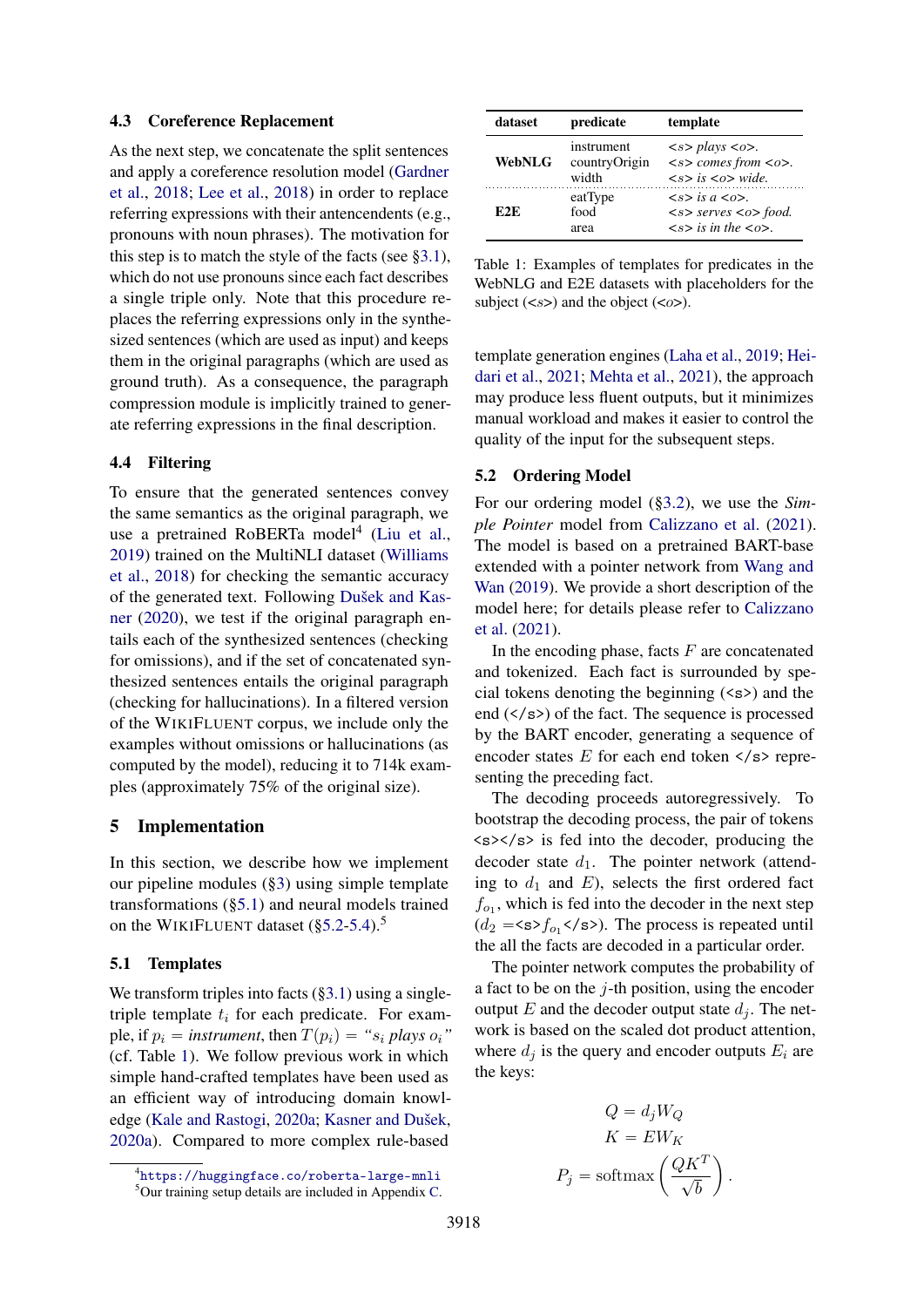<span id="page-5-3"></span>

Figure 3: An example illustrating how the individual modules are trained and subsequently applied as the parts of the pipeline. See [§5.2](#page-4-0) for description of the ordering model (ORD), [§5.3](#page-5-0) for the aggregation model (AGG), and [§5.4](#page-5-1) and [§6](#page-5-2) for the paragraph compression model (PC, PC+AGG, PC+ORD+AGG).

Here  $W_Q$  and  $W_K \in \mathbb{R}^{b \times b}$ , *b* is the dimension of BART hidden states, and  $P_j \in \mathbb{R}^{n+1}$  is the probability distribution for the j-th position (i.e.,  $P_{ii}$  is the probability that fact  $f_i$  is on the j-th position).

We train the model using the synthesized simple sentences in the WIKIFLUENT corpus, randomly shuffling the order of the sentences and training the model to restore their original order.

## <span id="page-5-0"></span>5.3 Aggregation Model

We base our aggregation model ([§3.3\)](#page-2-2) on RoBERTa-large [\(Liu et al.,](#page-12-4) [2019\)](#page-12-4) with a token classification head.<sup>6</sup> Similarly to the ordering model ([§5.2\)](#page-4-0), we input the sequence of (now ordered) facts  $F<sub>o</sub>$  into the model, separating each pair of facts  $f_{o_i}$  with a special token </s> (used by the model as a separator). Subsequently, the token classification layer classifies each separator  $\langle s \rangle_i$ position into two classes  $\{0, 1\}$  corresponding to the delimiter  $\delta_i$ . We ignore the outputs for the nonseparator tokens while computing cross-entropy loss.

We create the training examples using the synthesized sentences in the WIKIFLUENT corpus, in which we set  $\delta_i = 0$  for the sentences  $i, i+1$  which were originally aggregated (i.e., are the result of splitting a single sentence) and  $\delta_i = 1$  otherwise.

## <span id="page-5-1"></span>5.4 Paragraph Compression Model

We adopt BART-base for our paragraph compression model. We finetune the model on the WIK-IFLUENT corpus, concatenating the synthesized sentences on the input. We add delimiters between the sentences i and  $i + 1$  where  $\delta_i = 1$  using a special token <sep>, which we add to the model vocabulary. As shown in [Keskar et al.](#page-11-16) [\(2019\)](#page-11-16), including control codes for training the model can steer the model towards producing certain outputs. Here we expect that the model will learn to fuse the sentences between which there are no delimiters

on the input. We evaluate how the model learns to respect the order and aggregation markers in [§7.3.](#page-7-0)

## <span id="page-5-2"></span>6 Experiments

We train our pipeline modules on the WIKIFLU-ENT corpus as described in [§5.](#page-4-2) Next, we use these modules *without finetuning* for generating descriptions for RDF triples on two English D2T datasets, WebNLG and E2E.

Datasets The datasets differ in domain, size, textual style, and number of predicates (see Appendix [A](#page-13-7) for details):

- WebNLG [\(Gardent et al.,](#page-10-16) [2017;](#page-10-16) [Ferreira et al.,](#page-10-3) [2020\)](#page-10-3) contains RDF triples from DBPedia [\(Auer et al.,](#page-9-7) [2007\)](#page-9-7) and their crowdsourced descriptions. We use version 1.4 of the dataset for comparison to prior work. We hand-crafted templates for all 354 predicates, including unseen predicates in the test set.<sup>7</sup>
- E2E [\(Novikova et al.,](#page-12-14) [2017;](#page-12-14) [Dušek et al.,](#page-10-5) [2020\)](#page-10-5) contains restaurant recommendations in the form of attribute-value pairs. We use the cleaned version of the dataset [\(Dušek et al.,](#page-10-8) [2019\)](#page-10-8). Following previous work, we transform the attribute-value pairs into RDF triples (using the restaurant name as a subject) and then apply the same setup as for WebNLG. We created a template for each of the 8 attributes manually.

**Pipeline versions** In order to evaluate individual components of our pipeline, we train three versions of the *paragraph compression* model (see [§5.4\)](#page-5-1). The models share the same architecture and targets, but differ in their inputs:

- PC the model takes as an input ordered facts with delimiters (as described in [§3.4\)](#page-3-1),
- PC+AGG the model takes as an input ordered facts *without* delimiters (i.e., the aggregation is left implicitly to the model),
- PC+ORD+AGG the model takes as an input facts in *random* order and *without* delimiters

<sup>6</sup> [https://huggingface.co/transformers/model\\_](https://huggingface.co/transformers/model_doc/roberta.html#robertafortokenclassification) [doc/roberta.html#robertafortokenclassification](https://huggingface.co/transformers/model_doc/roberta.html#robertafortokenclassification)

<sup>&</sup>lt;sup>7</sup>See Appendix [B](#page-13-9) for details on template creation.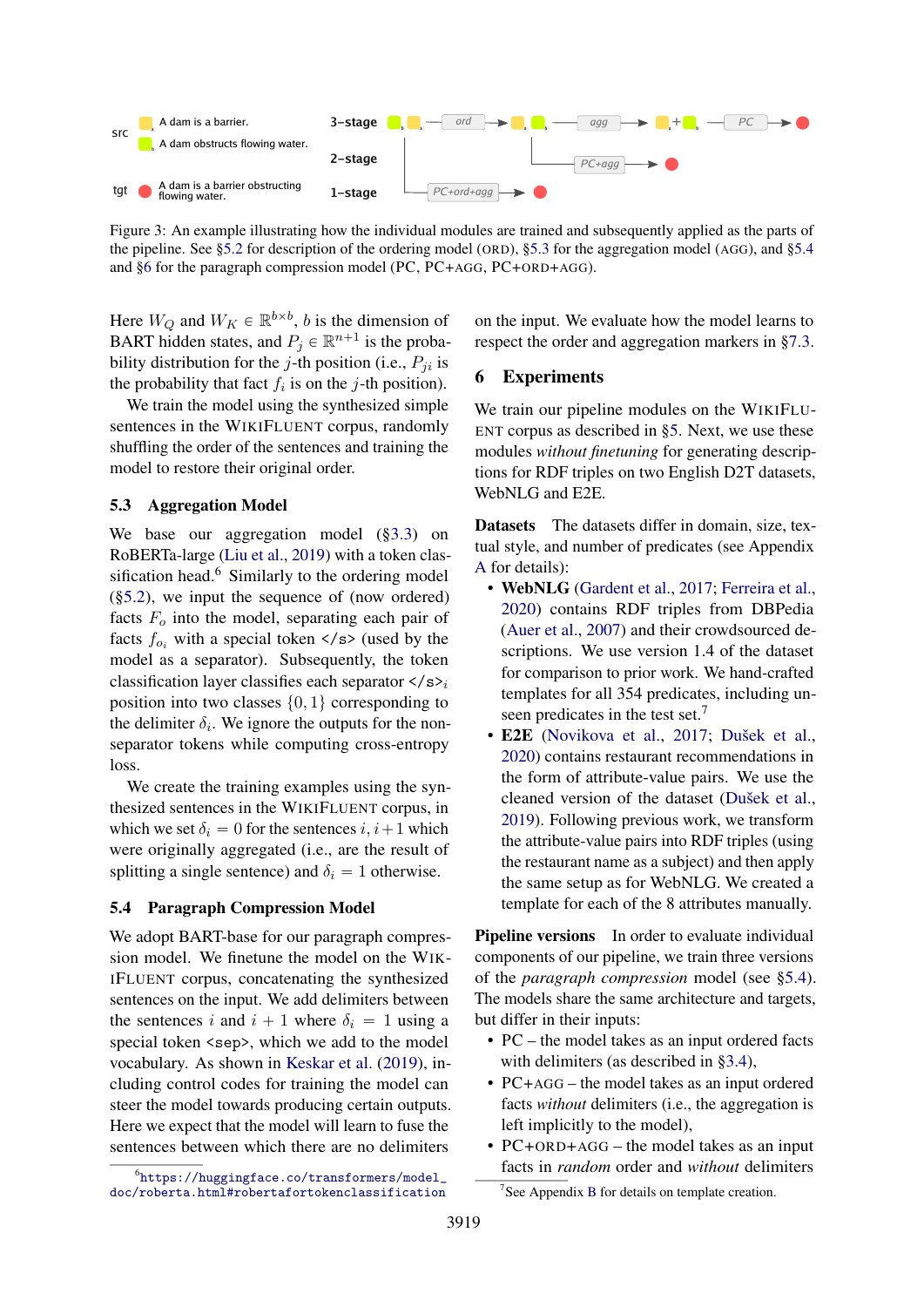(i.e., both ordering and aggregation are left implicitly to the model).

Correspondingly, we test three versions of the pipeline in our ablation study (see Figure [3\)](#page-5-3):

- 3-STAGE a full version of the pipeline consisting of the ordering model (ORD), the aggregation model (AGG) and the PC model (following the full pipeline from [§3\)](#page-2-3),
- 2-STAGE a pipeline consisting of the ORD model and the PC+AGG model,
- 1-STAGE a single stage consisting of the PC+ORD+AGG model.

We evaluate all versions of the pipeline with PC models trained on the *full* and *filtered* versions of the WIKIFLUENT dataset (see [§4\)](#page-3-0).

# 7 Evaluation and Discussion

Our main aim is the evaluation of our pipeline on the downstream task of D2T generation. We evaluate outputs from the  $\{1,2,3\}$ -STAGE variants of our pipeline using automatic metrics ([§7.1\)](#page-6-0), and we perform a detailed manual error analysis of the model outputs ([§7.2\)](#page-6-1). We also evaluate the performance of the content planning modules and the ability of the PC module to follow the content plan ([§7.3\)](#page-7-0). In [§7.4,](#page-8-0) we include an intrinsic evaluation of our modules on the WIKIFLUENT test set.

### <span id="page-6-0"></span>7.1 Automatic Metrics

Following prior work, we use BLEU [\(Papineni](#page-12-15) [et al.,](#page-12-15) [2002\)](#page-12-15) and METEOR [\(Banerjee and Lavie,](#page-9-8) [2005\)](#page-9-8) to evaluate the outputs against the human references.<sup>8</sup> We also evaluate the number of omission and hallucination errors (i.e., facts missing or added, respectively) using a metric from [Dušek](#page-10-15) [and Kasner](#page-10-15) [\(2020\)](#page-10-15) based on a RoBERTa model [\(Liu et al.,](#page-12-4) [2019\)](#page-12-4) pretrained on natural language inference (NLI).<sup>9</sup>

We include a diverse set of baselines for comparison. For WebNLG (see Table [3\)](#page-7-1), we compare our systems with the results of:

- UPF-FORGe and MELBOURNE systems (grammar-based and supervised, respectively) from the first run of WebNLG Challenge [\(Gar](#page-10-16)[dent et al.,](#page-10-16) [2017\)](#page-10-16),
- [Ke et al.](#page-11-0) [\(2021\)](#page-11-0) a state-of-the-art system with

a structure-aware encoder and task-specific pretraining,

• [Laha et al.](#page-11-2) [\(2019\)](#page-11-2) – the only other (to our knowledge) zero-shot D2T generation system applied to WebNLG.

For E2E (see Table [4\)](#page-7-2), we compare our systems with the results of:

- TGEN (Dušek and Jurčíček,  $2015$ ) the baseline system for the E2E Challenge [\(Dušek et al.,](#page-10-5) [2020\)](#page-10-5),
- [Harkous et al.](#page-11-3) [\(2020\)](#page-11-3) a state-of-the-art supervised system on cleaned E2E data.

For both datasets, COPY denotes the baseline of copying the facts without further processing.

The automatic evaluation shows that our systems consistently outperform the COPY baseline (e.g.,  $\sim$  12 BLEU points for E2E), which is already strong thanks to our manually curated set of templates.<sup>10</sup> Automatic scores also suggest that our systems are comparable with some older supervised systems. Nevertheless, our systems still underperform the state-of-the-art supervised systems. For this reason, we further focus on manual *error analysis* in [§7.2](#page-6-1) to pinpoint the current shortcomings of our approach.

The 2-STAGE system is generally on par with the 3-STAGE system or better, which indicates that explicit aggregation using the AGG model may not be necessary. However, an advantage of having a separate aggregation module is the possibility to control the aggregation step explicitly. The models using the filtered version of the corpus generally produce better results, although they also bring in a larger number of omissions.

#### <span id="page-6-1"></span>7.2 Manual Error Analysis

Since automatic performance metrics do not provide insights into specific weaknesses of the system [\(van Miltenburg et al.,](#page-13-10) [2021\)](#page-13-10), we manually examined 100 outputs of the models. We counted the number of errors: factual (hallucinations, omissions, incorrect fact merging, redundancies) and grammatical. The results are summarized in Table [5.](#page-7-3)

The 1-STAGE model (which has to order the facts implicitly) tends to repeat the facts in the text (especially in E2E) and produces frequent hallucinations. These problems are largely eliminated with the 2-STAGE and 3-STAGE models, which produce

 $8$ We use the implementation from [https://github.](https://github.com/tuetschek/e2e-metrics) [com/tuetschek/e2e-metrics](https://github.com/tuetschek/e2e-metrics).

<sup>&</sup>lt;sup>9</sup>We additionally evaluated the outputs on the E2E dataset using the provided pattern-based slot error script. See Appendix [D](#page-14-1) for details.

<sup>&</sup>lt;sup>10</sup>On WebNLG, our COPY baseline achieves 37.18 BLEU points, compared to 24.80 BLEU points of the *full system* of [Laha et al.](#page-11-2) [\(2019\)](#page-11-2), which uses automatic template generation.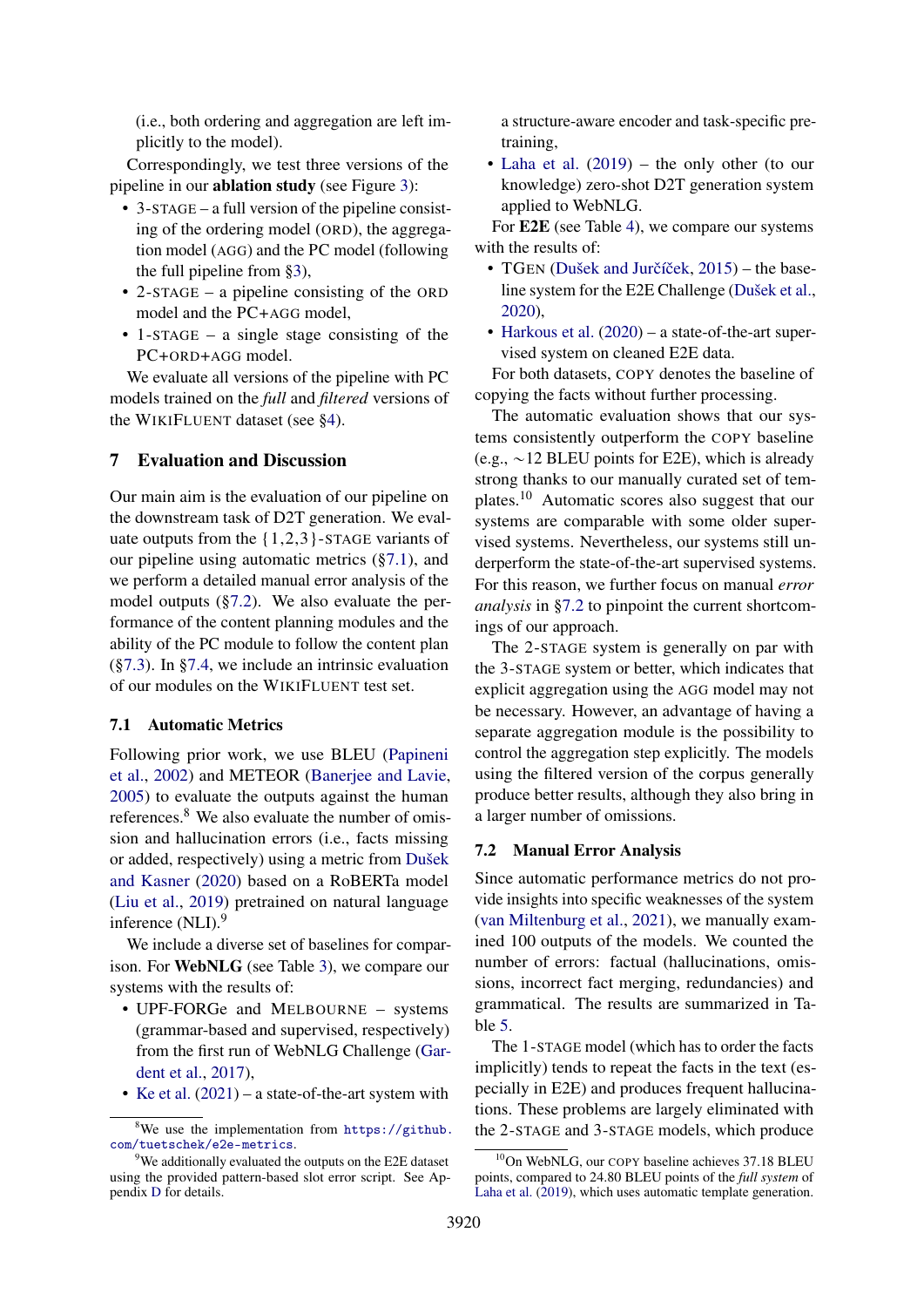| Input  | (Allen Forrest; background; solo singer), (Allen Forrest; genre; Pop music), (Allen Forrest; birthPlace; |
|--------|----------------------------------------------------------------------------------------------------------|
|        | Dothan, Alabama)                                                                                         |
| Templ. | Allen Forrest is a solo singer. Allen Forrest performs Pop music. Allen Forrest was born in Dothan,      |
|        | Alabama.                                                                                                 |
| Model  | Allen Forrest is a solo singer who performs Pop music. He was born in Dothan, Alabama.                   |
| Human  | Born in Dothan, Alabama, Allen Forrest has a background as a solo singer and was a pop artist.           |
|        |                                                                                                          |
| Input  | name [Wildwood], eatType [restaurant], food [French], area [riverside], near [Raja Indian Cuisine]       |
| Templ. | Wildwood is a restaurant. Wildwood serves French food. Wildwood is in the riverside. Wildwood is         |
|        | near Raja Indian Cuisine.                                                                                |
| Model  | Wildwood is a restaurant serving French food. It is in the riverside near Raja Indian Cuisine.           |
| Human  | A amazing French restaurant is called the Wildwood. The restaurant is near the Raja Indian Cuisine in    |

<span id="page-7-1"></span>B M O H UPF-FORGe˚ 38.65 39.00 0.075 0.101 MELBOURNE˚ 45.13 37.00 0.237 0.202 [Ke et al.](#page-11-0)  $(2021)$ <sup>†\*</sup> :˚ 66.14 47.25 - - [Laha et al.](#page-11-2)  $(2019)^\dagger$  $(2019)^\dagger$ 24.80 34.90 COPY 37.18 38.77 0.000 0.000 *full* 3-STAGE 42.92 39.07 0.051 0.148<br>2-STAGE 42.90 39.28 0.043 0.125 2-STAGE 42.90 39.28 0.043 0.125<br>1-STAGE 39.08 38.94 0.071 0.204 1-STAGE 39.08 38.94 0.071 0.204 *filtered* 3-STAGE 43.19 39.13 0.152 0.073<br>2-STAGE 43.49 39.32 0.146 0.096  $2-STATE$ 1-STAGE 42.99 38.81 0.202 0.093

Table 2: Example outputs of our model (3-STAGE, filtered). See Appendix [E](#page-14-2) for more examples.

Table 3: Automatic metrics on WebNLG. B = BLEU, M  $=$  METEOR, O  $=$  omissions /  $\#$  facts, H  $=$  hallucinations /  $\#$  examples. The systems marked with asterisk  $(*)$  are trained on the WebNLG dataset. Results for the systems marked with  $\dagger$  are taken from the respective works.

almost no hallucinations or omissions. However, the outputs on WebNLG for all systems suffer from semantic errors resulting from merging of unrelated facts. This mostly happens with unrelated predicates connected to the same subject/object (e.g. "X was born in Y", "X worked as Z" expressed as "X worked as Z in Y"; see Appendix [E](#page-14-2) for examples). This behavior is the main obstacle to ensure factual consistency of the output. As a possible remedy, we propose explicitly controlling the semantics of sentence fusion [\(Ben-David et al.,](#page-9-9) [2020\)](#page-9-9), e.g. using a variant of constrained decoding [\(Balakrishnan](#page-9-10) [et al.,](#page-9-10) [2019;](#page-9-10) [Wang et al.,](#page-13-11) [2021\)](#page-13-11).

On the E2E data, which has a simpler triple structure (all predicates share the same subject), the outputs are generally consistent and the 2-STAGE and 3-STAGE models exhibit almost no semantic errors. Grammar errors and disfluencies stem mainly from over-eager paragraph compression or from artifacts in our templates and are relatively minor (e.g., missing "is" in "serves French food and

<span id="page-7-2"></span>

|          |                        | B     | М     | O     | н     |
|----------|------------------------|-------|-------|-------|-------|
| $TGEN^*$ |                        | 40.73 | 37.76 | 0.016 | 0.083 |
|          | Harkous et al. (2020)* | 43.60 | 39.00 |       |       |
| COPY     |                        | 24.19 | 34.89 | 0.000 | 0.000 |
|          | $3-STATE$              | 36.04 | 36.95 | 0.001 | 0.001 |
| full     | $2-STATE$              | 35.84 | 36.91 | 0.001 | 0.001 |
|          | $1 - STAGE$            | 30.81 | 36.01 | 0.009 | 0.122 |
|          | $3-STATE$              | 35.88 | 36.95 | 0.001 | 0.001 |
| filtered | $2-STATE$              | 36.01 | 36.99 | 0.001 | 0.001 |
|          | $1-STATE$              | 34.08 | 36.32 | 0.012 | 0.050 |
|          |                        |       |       |       |       |

Table 4: Automatic metrics on E2E,  $B = BLEU$ ,  $M =$ METEOR,  $Q = \text{omissions}/\# \text{facts}$ ,  $H = \text{hallucinations}/\# \text{facts}$ # examples. The systems marked with asterisk (\*) are trained on the E2E dataset. The results for [Harkous et al.](#page-11-3) [\(2020\)](#page-11-3) are taken from their work.

<span id="page-7-3"></span>

|                                |           |    | WebNLG |   |                               |    |          | E2E          |          |          |             |
|--------------------------------|-----------|----|--------|---|-------------------------------|----|----------|--------------|----------|----------|-------------|
|                                |           | н  |        |   | $O$ R G                       |    | H        | $\mathbf{I}$ | - 0      | R        | $\mathbf G$ |
|                                | $3-STATE$ |    | 3 39   |   | 2 2 16                        |    | $\theta$ |              | $\theta$ | $^{(1)}$ | 17          |
| $\ensuremath{{\mathit{full}}}$ | $2-STATE$ | 8  | 36 1   |   | $5\overline{)}$               | 16 | -1       | 1            | $\theta$ |          | 23          |
|                                | $1-STATE$ |    |        |   | 28 27 6 10 20                 |    | 17       | $\theta$     |          | 79       | 45          |
|                                | 3-STAGE   |    | 2 37   | 2 |                               | 15 | $^{(1)}$ |              |          | $^{(1)}$ |             |
|                                | $2-STATE$ | 5. | 32     |   | $\mathfrak{D}_{\mathfrak{p}}$ | 14 | 0        | $\theta$     | $\theta$ | $\theta$ | 11          |
| $\operatorname{filtered}$      | 1-STAGE   | 8  | 40     |   | 6                             | 16 |          |              |          |          | 22          |

Table 5: Number of manually annotated errors on 100 examples:  $H = \text{hallucinations}, I = \text{incorrect fact merging},$  $O = \text{omissions}, R = \text{redundancies}, G = \text{grammar errors}$ or disfluencies.

family-friendly").

# <span id="page-7-0"></span>7.3 Content Planning

Following [Su et al.](#page-12-9) [\(2021b\)](#page-12-9) and [Zhao et al.](#page-13-0) [\(2020\)](#page-13-0), we report the accuracy and BLEU-2 score of our ordering model on WebNLG against the humangenerated plans from [Ferreira et al.](#page-10-18) [\(2018\)](#page-10-18). The results are listed in Table [6](#page-8-1) and compared against a RANDOM baseline (random ordering) and prior work. The results show that although our approach again lags behind state-of-the-art supervised ap-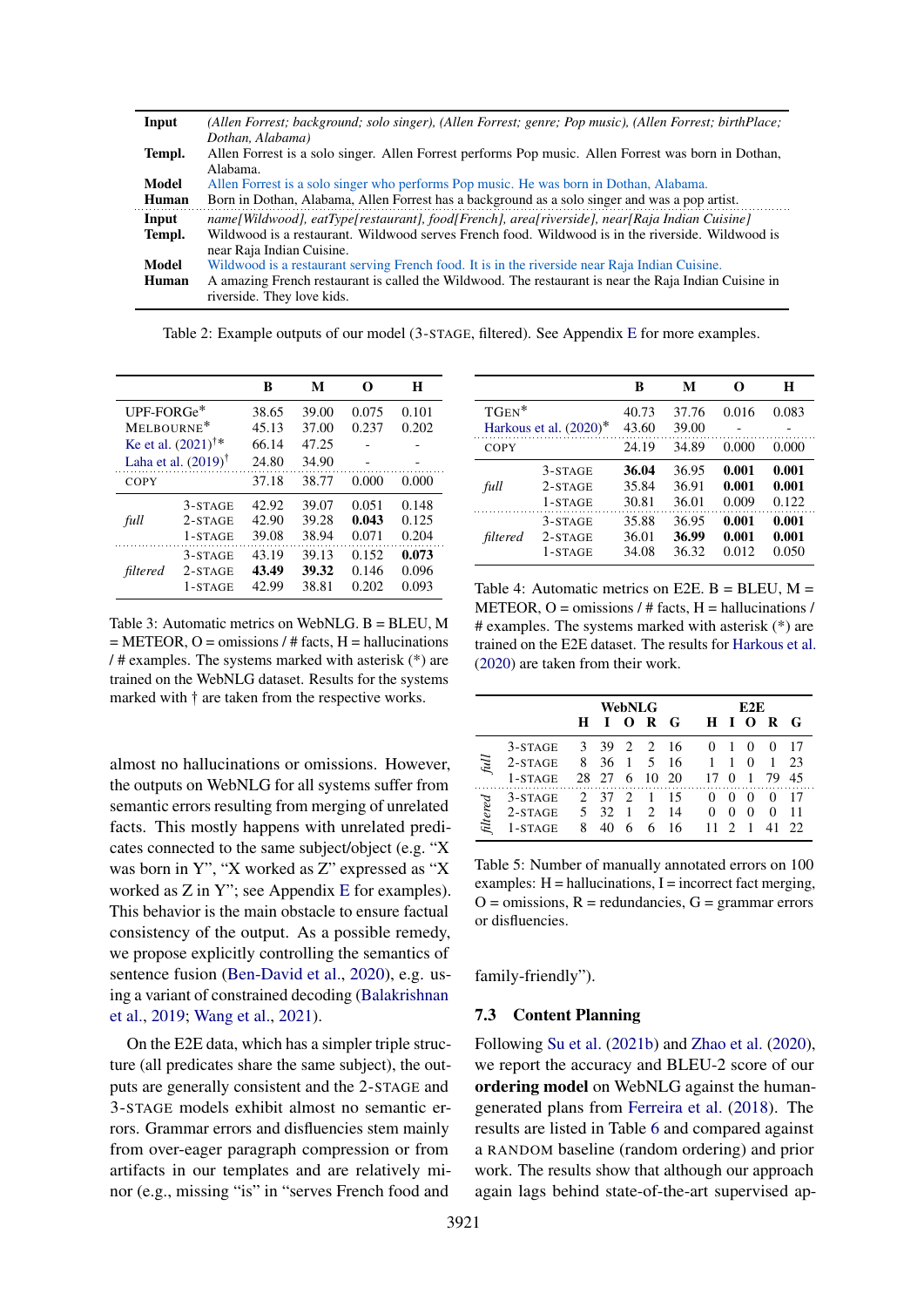<span id="page-8-1"></span>

|                                                       | $R-2$ | Acc  |
|-------------------------------------------------------|-------|------|
| Transformer (Ferreira et al., 2019) <sup>†</sup>      | 52.20 | 0.35 |
| Step-by-step (Moryossef et al., 2019b) <sup>†</sup>   | 70.80 | 0.47 |
| PLANENC (Zhao et al., 2020) <sup>†</sup>              | 80.10 | 0.62 |
| Plan-then-generate (Su et al., $2021b$ ) <sup>†</sup> | 84.97 | 0.72 |
| <b>RANDOM</b>                                         | 47.00 | 0.29 |
| Ours (BART+ptr)                                       | 59.10 | O 48 |

Table 6: Evaluation of our zero-shot ordering model based on [Calizzano et al.](#page-9-2)  $(2021)$ . B-2 = BLEU-2, Acc  $=$  accuracy. The results marked with  $\dagger$  are copied from the respective papers.

proaches, it can outperform both the random baseline and the Transformer-based approach from [Fer](#page-10-4)[reira et al.](#page-10-4) [\(2019\)](#page-10-4) while not using any in-domain examples.

We also evaluate the accuracy of our **aggrega**tion model, using triples ordered according to the plans from [Ferreira et al.](#page-10-18) [\(2018\)](#page-10-18) as input. The accuracy is 0.33 per example and 0.62 per sentence boundary (random baseline is 0.23 and 0.50, respectively). The results show that although our approach is better than the random baseline, there is still room for improvement.

Finally, we manually evaluate how the PC model follows the content plan (i.e., keeping the predefined order and aggregating the sentences according to the delimiters) using 100 randomly chosen examples with more than 1 triple on WebNLG and E2E. We find that the model follows the content plan in 95% and 100% of cases, respectively. The incorrect cases include a fact not properly mentioned or an extra boundary between sentences without a separator. We can thus conclude that the pretraining task successfully teaches the PC model to follow a given content plan.

## <span id="page-8-0"></span>7.4 Intrinsic Evaluation

Aside from the main D2T generation results, we also provide an intrinsic evaluation of our pipeline modules on the WIKIFLUENT test sets. We evaluated the ordering, aggregation, and paragraph compression modules trained on the *full* WIKIFLUENT corpus. The results for both *full* and *filtered* test sets are summarized in Table [7.](#page-8-2) The PC model achieves high scores, which follows from the fact that we provide it with ground truth content plans (i.e., the ordering and aggregation plan corresponding to the original paragraph). Accuracy of the ordering and aggregation modules is comparable to their performance on D2T datasets.

<span id="page-8-2"></span>

|     |                       | test (full) | test (filt.) |
|-----|-----------------------|-------------|--------------|
| ORD | BLEU-2                | 64.8        | 71.9         |
|     | Accuracy              | 0.70        | 0.77         |
| AGG | Acc. per example      | 0.68        | 0.68         |
|     | Acc. per sent. bound. | 0.93        | 0.93         |
| PC. | <b>BLEU</b>           | 90.72       | 91.60        |
|     | <b>METEOR</b>         | 63.89       | 65.03        |

Table 7: Result of individual pipeline modules on the WIKIFLUENT test sets (full / filtered). The metrics correspond to the metrics used for evaluating the modules for D2T generation.

## 8 Future Work

Our experiments outline several possible future research directions. Automatic generation of facts without using hand-crafted templates (cf. [§5.1\)](#page-4-1) could allow applying zero-shot generation systems to datasets with a large number of predicates, such as ToTTo [\(Parikh et al.,](#page-12-16) [2020\)](#page-12-16). The task of paragraph compression could be used as a task-specific pretraining [\(Gururangan et al.,](#page-11-17) [2020\)](#page-11-17) for more efficient finetuning of D2T models, e.g., with a small amount of clean data. Consistency checks may be introduced in the pipeline to control the output from the modules, and individual modules may be improved by using more efficient model architectures.

More research is also needed regarding the main shortcoming of our approach, i.e., the semantic errors stemming from merging of facts in improper ways. As we suggested in [§7.2,](#page-6-1) explicitly controlling the semantics of sentence fusion could help to mitigate this issue, while still keeping the advantages of a zero-shot approach.

# 9 Conclusion

We presented an approach for zero-shot D2T generation. The approach uses a pipeline of PLMs trained on general-domain lexical operations over natural language. The pipeline builds upon traditional approaches and consists of three interpretable intermediate steps. By avoiding noisy human-written references from the D2T datasets, our models produce more semantically consitent output. We believe that training models for zeroshot D2T generation using large cross-domain corpora will help to build D2T generation systems with good performance across various domains.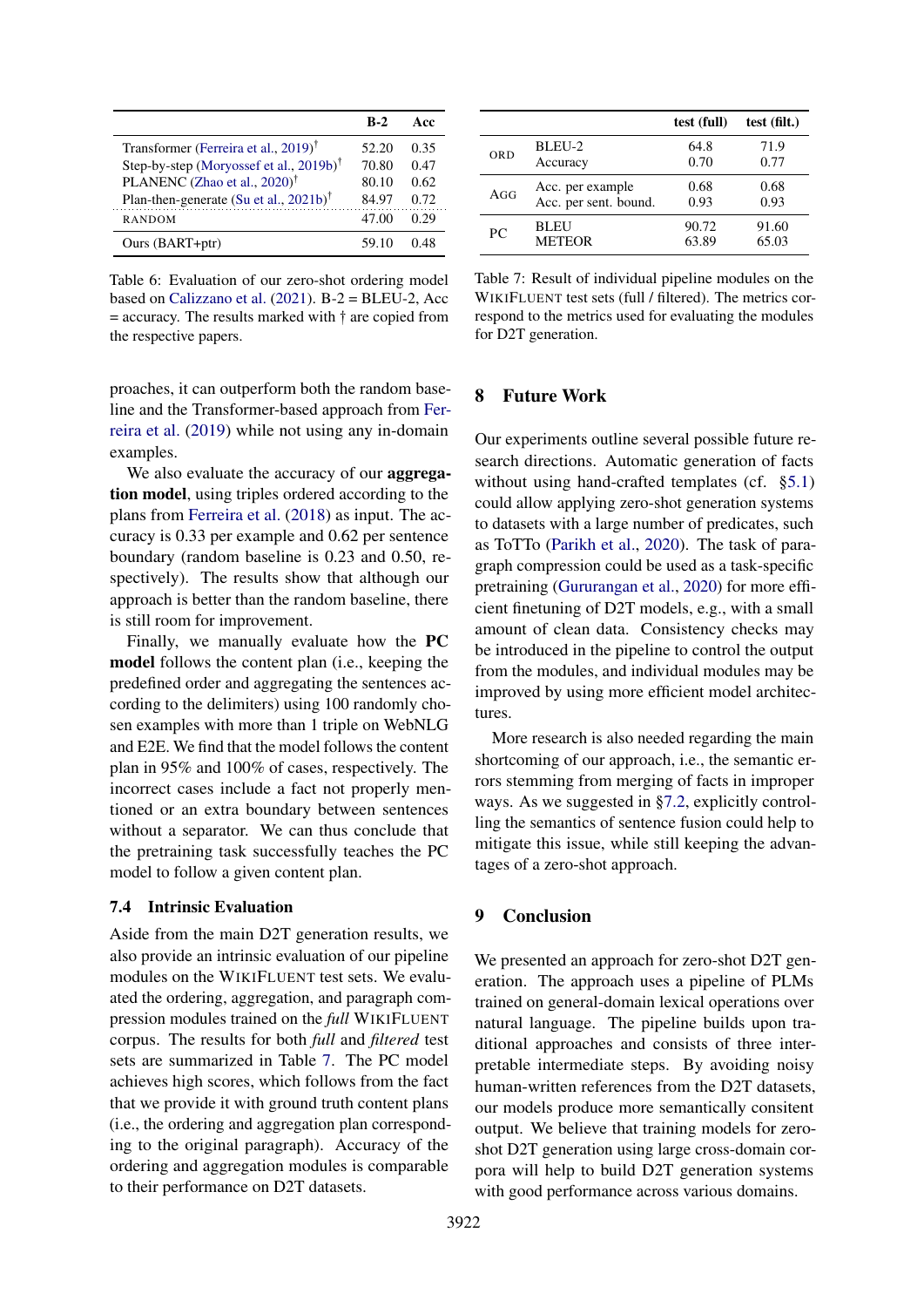### 10 Limitations and Broader Impact

We study zero-shot D2T generation with the focus on generating descriptions for RDF triples. Although the task of D2T generation has numerous applications, using neural models for D2T generation (especially in the zero-shot context) is still limited to experimental settings [\(Dale,](#page-10-1) [2020\)](#page-10-1). Similarly to other recent approaches for D2T generation, our approach relies on PLMs, which are known to reflect the biases in their pretraining corpus [\(Ben](#page-9-11)[der et al.,](#page-9-11) [2021;](#page-9-11) [Rogers,](#page-12-17) [2021\)](#page-12-17). Our system may therefore rely on spurious correlations for verbalizing e.g. gender or occupation of the entities. Since we cannot guarantee the factual correctness of the outputs of our system, the outputs should be used with caution.

On the flip side, our approach helps to reduce the number of omissions and hallucinations stemming from noise in human-written references. Our work thus contributes to the general aim of D2T generation in conveying the data semantics accurately and without relying on implicit world knowledge.

#### Acknowledgements

This research was supported by Charles University projects GAUK 140320, SVV 260575 and PRIMUS/19/SCI/10, an Apple NLU Research Grant for Heriot-Watt University and Charles University, and by the European Research Council (Grant agreement No. 101039303 NG-NLG). It used resources provided by the LINDAT/CLARIAH-CZ Research Infrastructure (Czech Ministry of Education, Youth and Sports project No. LM2018101).

## **References**

- <span id="page-9-0"></span>Oshin Agarwal, Heming Ge, Siamak Shakeri, and Rami Al-Rfou. 2021. [Knowledge Graph Based Synthetic](https://doi.org/10.18653/v1/2021.naacl-main.278) [Corpus Generation for Knowledge-Enhanced Lan](https://doi.org/10.18653/v1/2021.naacl-main.278)[guage Model Pre-training.](https://doi.org/10.18653/v1/2021.naacl-main.278) In *Proceedings of the 2021 Conference of the North American Chapter of the Association for Computational Linguistics: Human Language Technologies, NAACL-HLT 2021*, pages 3554–3565, Online.
- <span id="page-9-4"></span>Giusepppe Attardi. 2015. WikiExtractor. [https://](https://github.com/attardi/wikiextractor) [github.com/attardi/wikiextractor](https://github.com/attardi/wikiextractor).
- <span id="page-9-7"></span>Sören Auer, Christian Bizer, Georgi Kobilarov, Jens Lehmann, Richard Cyganiak, and Zachary G. Ives. 2007. [DBpedia: A Nucleus for a Web of Open Data.](https://doi.org/10.1007/978-3-540-76298-0_52) In *The Semantic Web, 6th International Semantic Web Conference, 2nd Asian Semantic Web Conference,*

*ISWC 2007 + ASWC 2007*, volume 4825 of *Lecture Notes in Computer Science*, pages 722–735, Busan, Korea.

- <span id="page-9-10"></span>Anusha Balakrishnan, Jinfeng Rao, Kartikeya Upasani, Michael White, and Rajen Subba. 2019. [Constrained](https://doi.org/10.18653/v1/p19-1080) [Decoding for Neural NLG from Compositional Rep](https://doi.org/10.18653/v1/p19-1080)[resentations in Task-Oriented Dialogue.](https://doi.org/10.18653/v1/p19-1080) In *Proceedings of the 57th Conference of the Association for Computational Linguistics, ACL 2019, Volume 1: Long Papers*, pages 831–844, Florence, Italy.
- <span id="page-9-8"></span>Satanjeev Banerjee and Alon Lavie. 2005. [METEOR:](https://aclanthology.org/W05-0909/) [An Automatic Metric for MT Evaluation with Im](https://aclanthology.org/W05-0909/)[proved Correlation with Human Judgments.](https://aclanthology.org/W05-0909/) In *Proceedings of the Workshop on Intrinsic and Extrinsic Evaluation Measures for Machine Translation and/or Summarization@ACL 2005*, pages 65–72, Ann Arbor, MI, USA.
- <span id="page-9-1"></span>Regina Barzilay, Noémie Elhadad, and Kathleen R. McKeown. 2001. [Sentence Ordering in Multidoc](https://aclanthology.org/H01-1065/)[ument Summarization.](https://aclanthology.org/H01-1065/) In *Proceedings of the First International Conference on Human Language Technology Research, HLT 2001*, San Diego, CA, USA.
- <span id="page-9-3"></span>Regina Barzilay and Kathleen R. McKeown. 2005. [Sen](https://doi.org/10.1162/089120105774321091)[tence Fusion for Multidocument News Summariza](https://doi.org/10.1162/089120105774321091)[tion.](https://doi.org/10.1162/089120105774321091) *Comput. Linguistics*, 31(3):297–328.
- <span id="page-9-9"></span>Eyal Ben-David, Orgad Keller, Eric Malmi, Idan Szpektor, and Roi Reichart. 2020. [Semantically Driven](https://doi.org/10.18653/v1/2020.findings-emnlp.135) [Sentence Fusion: Modeling and Evaluation.](https://doi.org/10.18653/v1/2020.findings-emnlp.135) In *Findings of the Association for Computational Linguistics: EMNLP 2020*, Findings of ACL, pages 1491–1505, Online.
- <span id="page-9-11"></span>Emily M. Bender, Timnit Gebru, Angelina McMillan-Major, and Shmargaret Shmitchell. 2021. [On the](https://doi.org/10.1145/3442188.3445922) [Dangers of Stochastic Parrots: Can Language Models](https://doi.org/10.1145/3442188.3445922) [Be Too Big?](https://doi.org/10.1145/3442188.3445922) In *FAccT '21: 2021 ACM Conference on Fairness, Accountability, and Transparency*, pages 610–623, Online/Toronto, Canada.
- <span id="page-9-5"></span>Steven Bird. 2006. [NLTK: The Natural Language](https://doi.org/10.3115/1225403.1225421) [Toolkit.](https://doi.org/10.3115/1225403.1225421) In *ACL 2006, 21st International Conference on Computational Linguistics and 44th Annual Meeting of the Association for Computational Linguistics, Proceedings of the Conference*, Sydney, Australia.
- <span id="page-9-6"></span>Jan A. Botha, Manaal Faruqui, John Alex, Jason Baldridge, and Dipanjan Das. 2018. [Learning to](https://doi.org/10.18653/v1/D18-1080) [Split and Rephrase From Wikipedia Edit History.](https://doi.org/10.18653/v1/D18-1080) In *Proceedings of the 2018 Conference on Empirical Methods in Natural Language Processing*, pages 732– 737, Brussels, Belgium.
- <span id="page-9-2"></span>Rémi Calizzano, Malte Ostendorff, and Georg Rehm. 2021. [Ordering sentences and paragraphs with pre](https://doi.org/10.1145/3469096.3469874)[trained encoder-decoder transformers and pointer en](https://doi.org/10.1145/3469096.3469874)[sembles.](https://doi.org/10.1145/3469096.3469874) In *DocEng '21: ACM Symposium on Document Engineering 2021*, pages 10:1–10:9, Limerick, Ireland.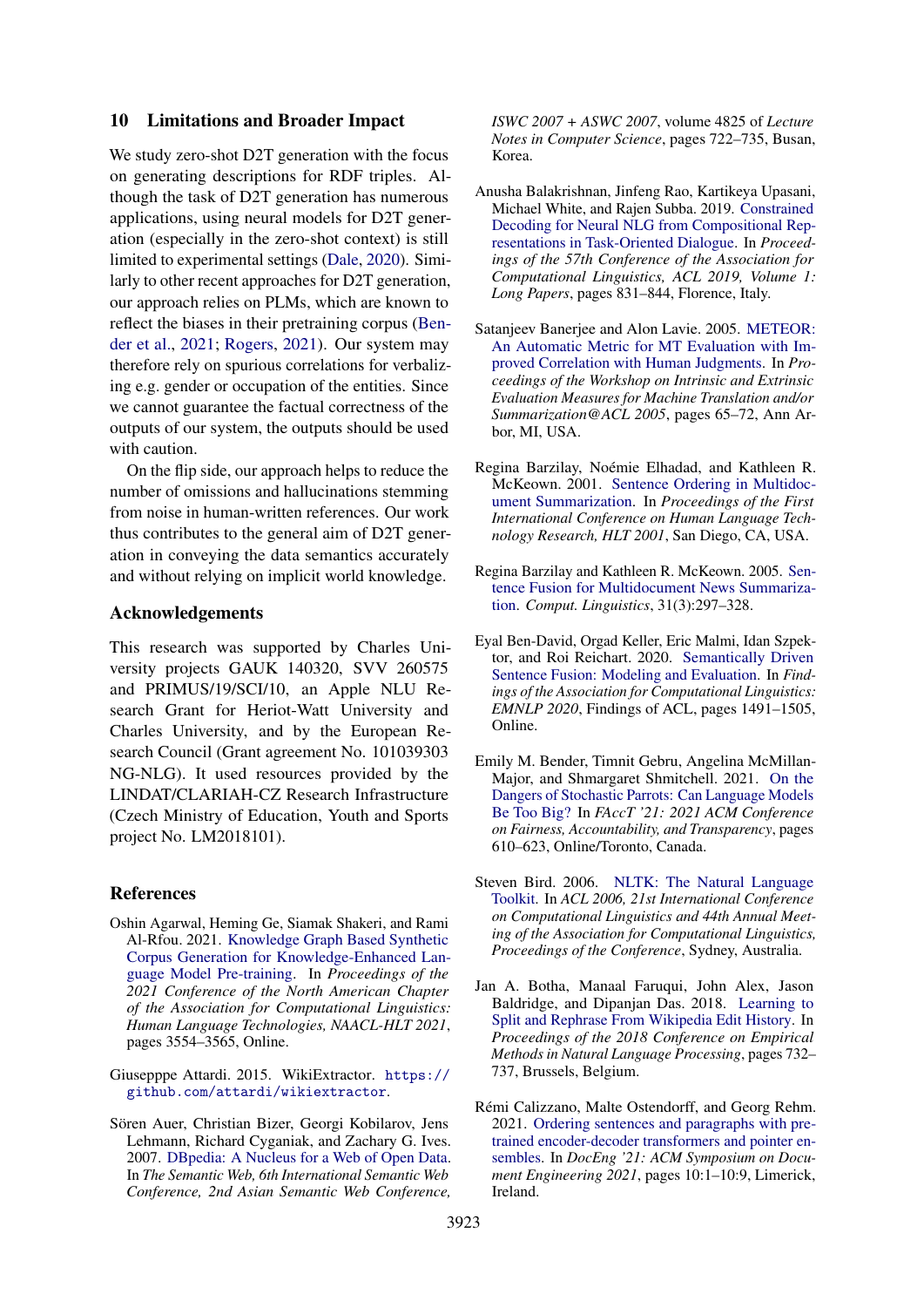- <span id="page-10-7"></span>Ernie Chang, Xiaoyu Shen, Hui-Syuan Yeh, and Vera Demberg. 2021a. [On Training Instance Selection for](https://doi.org/10.18653/v1/2021.acl-short.2) [Few-Shot Neural Text Generation.](https://doi.org/10.18653/v1/2021.acl-short.2) In *Proceedings of the 59th Annual Meeting of the Association for Computational Linguistics and the 11th International Joint Conference on Natural Language Processing, ACL/IJCNLP 2021, (Volume 2: Short Papers)*, pages 8–13, Online.
- <span id="page-10-10"></span>Ernie Chang, Xiaoyu Shen, Dawei Zhu, Vera Demberg, and Hui Su. 2021b. [Neural Data-to-Text Generation](https://doi.org/10.18653/v1/2021.eacl-main.64) [with LM-based Text Augmentation.](https://doi.org/10.18653/v1/2021.eacl-main.64) In *Proceedings of the 16th Conference of the European Chapter of the Association for Computational Linguistics: Main Volume, EACL 2021*, pages 758–768, Online.
- <span id="page-10-2"></span>Wenhu Chen, Yu Su, Xifeng Yan, and William Yang Wang. 2020a. [KGPT: Knowledge-Grounded Pre-](https://doi.org/10.18653/v1/2020.emnlp-main.697)[Training for Data-to-Text Generation.](https://doi.org/10.18653/v1/2020.emnlp-main.697) In *Proceedings of the 2020 Conference on Empirical Methods in Natural Language Processing, EMNLP 2020*, pages 8635–8648, Online.
- <span id="page-10-11"></span>Xinchi Chen, Xipeng Qiu, and Xuanjing Huang. 2016. [Neural Sentence Ordering.](http://arxiv.org/abs/1607.06952) *CoRR*, abs/1607.06952.
- <span id="page-10-6"></span>Zhiyu Chen, Harini Eavani, Wenhu Chen, Yinyin Liu, and William Yang Wang. 2020b. [Few-Shot NLG](https://doi.org/10.18653/v1/2020.acl-main.18) [with Pre-Trained Language Model.](https://doi.org/10.18653/v1/2020.acl-main.18) In *Proceedings of the 58th Annual Meeting of the Association for Computational Linguistics, ACL 2020*, pages 183– 190, Online.
- <span id="page-10-12"></span>Baiyun Cui, Yingming Li, and Zhongfei Zhang. 2020. [BERT-enhanced Relational Sentence Ordering Net](https://doi.org/10.18653/v1/2020.emnlp-main.511)[work.](https://doi.org/10.18653/v1/2020.emnlp-main.511) In *Proceedings of the 2020 Conference on Empirical Methods in Natural Language Processing, EMNLP 2020*, pages 6310–6320, Online.
- <span id="page-10-1"></span>Robert Dale. 2020. [Natural language generation: The](https://doi.org/10.1017/S135132492000025X) [commercial state of the art in 2020.](https://doi.org/10.1017/S135132492000025X) *Nat. Lang. Eng.*, 26(4):481–487.
- <span id="page-10-9"></span>Jacob Devlin, Ming-Wei Chang, Kenton Lee, and Kristina Toutanova. 2019. [BERT: Pre-training of](https://doi.org/10.18653/v1/n19-1423) [Deep Bidirectional Transformers for Language Un](https://doi.org/10.18653/v1/n19-1423)[derstanding.](https://doi.org/10.18653/v1/n19-1423) In *Proceedings of the 2019 Conference of the North American Chapter of the Association for Computational Linguistics: Human Language Technologies, NAACL-HLT 2019, Volume 1 (Long and Short Papers)*, pages 4171–4186, Minneapolis, MN, USA.
- <span id="page-10-8"></span>Ondřej Dušek, David M. Howcroft, and Verena Rieser. 2019. [Semantic Noise Matters for Neural Natural](https://doi.org/10.18653/v1/W19-8652) [Language Generation.](https://doi.org/10.18653/v1/W19-8652) In *Proceedings of the 12th International Conference on Natural Language Generation, INLG 2019*, pages 421–426, Tokyo, Japan.
- <span id="page-10-17"></span>Ondřej Dušek and Filip Jurčíček. 2015. [Training a](https://doi.org/10.3115/v1/p15-1044) [Natural Language Generator From Unaligned Data.](https://doi.org/10.3115/v1/p15-1044) In *Proceedings of the 53rd Annual Meeting of the Association for Computational Linguistics and the 7th International Joint Conference on Natural Language Processing of the Asian Federation of Natural*

*Language Processing, ACL 2015, Volume 1: Long Papers*, pages 451–461, Beijing, China.

- <span id="page-10-15"></span>Ondřej Dušek and Zdeněk Kasner. 2020. [Evaluating](https://aclanthology.org/2020.inlg-1.19/) [Semantic Accuracy of Data-to-Text Generation with](https://aclanthology.org/2020.inlg-1.19/) [Natural Language Inference.](https://aclanthology.org/2020.inlg-1.19/) In *Proceedings of the 13th International Conference on Natural Language Generation, INLG 2020*, pages 131–137, Dublin, Ireland.
- <span id="page-10-5"></span>Ondřej Dušek, Jekaterina Novikova, and Verena Rieser. 2020. [Evaluating the state-of-the-art of End-to-End](https://doi.org/10.1016/j.csl.2019.06.009) [Natural Language Generation: The E2E NLG chal](https://doi.org/10.1016/j.csl.2019.06.009)[lenge.](https://doi.org/10.1016/j.csl.2019.06.009) *Comput. Speech Lang.*, 59:123–156.
- <span id="page-10-19"></span>William Falcon et al. 2019. Pytorch Lightning. [https://github.com/PyTorchLightning/](https://github.com/PyTorchLightning/pytorch-lightning) [pytorch-lightning](https://github.com/PyTorchLightning/pytorch-lightning).
- <span id="page-10-3"></span>Thiago Ferreira, Claire Gardent, Nikolai Ilinykh, Chris van der Lee, Simon Mille, Diego Moussallem, and Anastasia Shimorina. 2020. [The 2020 Bilingual, Bi-](https://aclanthology.org/2020.webnlg-1.7/)[Directional WebNLG+ Shared Task Overview and](https://aclanthology.org/2020.webnlg-1.7/) [Evaluation Results \(WebNLG+ 2020\).](https://aclanthology.org/2020.webnlg-1.7/) In *Proceedings of the 3rd International Workshop on Natural Language Generation from the Semantic Web (WebNLG+)*.
- <span id="page-10-18"></span>Thiago Castro Ferreira, Diego Moussallem, Emiel Krahmer, and Sander Wubben. 2018. [Enriching the](https://doi.org/10.18653/v1/w18-6521) [WebNLG corpus.](https://doi.org/10.18653/v1/w18-6521) In *Proceedings of the 11th International Conference on Natural Language Generation*, pages 171–176, Tilburg, The Netherlands.
- <span id="page-10-4"></span>Thiago Castro Ferreira, Chris van der Lee, Emiel van Miltenburg, and Emiel Krahmer. 2019. [Neural data](https://doi.org/10.18653/v1/D19-1052)[to-text generation: A comparison between pipeline](https://doi.org/10.18653/v1/D19-1052) [and end-to-end architectures.](https://doi.org/10.18653/v1/D19-1052) In *Proceedings of the 2019 Conference on Empirical Methods in Natural Language Processing and the 9th International Joint Conference on Natural Language Processing, EMNLP-IJCNLP 2019*, pages 552–562, Hong Kong.
- <span id="page-10-13"></span>Katja Filippova and Yasemin Altun. 2013. [Overcoming](https://aclanthology.org/D13-1155/) [the Lack of Parallel Data in Sentence Compression.](https://aclanthology.org/D13-1155/) In *Proceedings of the 2013 Conference on Empirical Methods in Natural Language Processing*, pages 1481–1491, Seattle, WA, USA.
- <span id="page-10-16"></span>Claire Gardent, Anastasia Shimorina, Shashi Narayan, and Laura Perez-Beltrachini. 2017. [The WebNLG](https://doi.org/10.18653/v1/w17-3518) [Challenge: Generating Text from RDF Data.](https://doi.org/10.18653/v1/w17-3518) In *Proceedings of the 10th International Conference on Natural Language Generation, INLG 2017*, pages 124–133, Santiago de Compostela, Spain.
- <span id="page-10-14"></span>Matt Gardner, Joel Grus, Mark Neumann, Oyvind Tafjord, Pradeep Dasigi, Nelson F. Liu, Matthew E. Peters, Michael Schmitz, and Luke Zettlemoyer. 2018. [AllenNLP: A Deep Semantic Natural Lan](http://arxiv.org/abs/1803.07640)[guage Processing Platform.](http://arxiv.org/abs/1803.07640) *CoRR*, abs/1803.07640.
- <span id="page-10-0"></span>Albert Gatt and Emiel Krahmer. 2018. [Survey of the](https://doi.org/10.1613/jair.5477) [State of the Art in Natural Language Generation:](https://doi.org/10.1613/jair.5477) [Core tasks, applications and evaluation.](https://doi.org/10.1613/jair.5477) *J. Artif. Intell. Res.*, 61:65–170.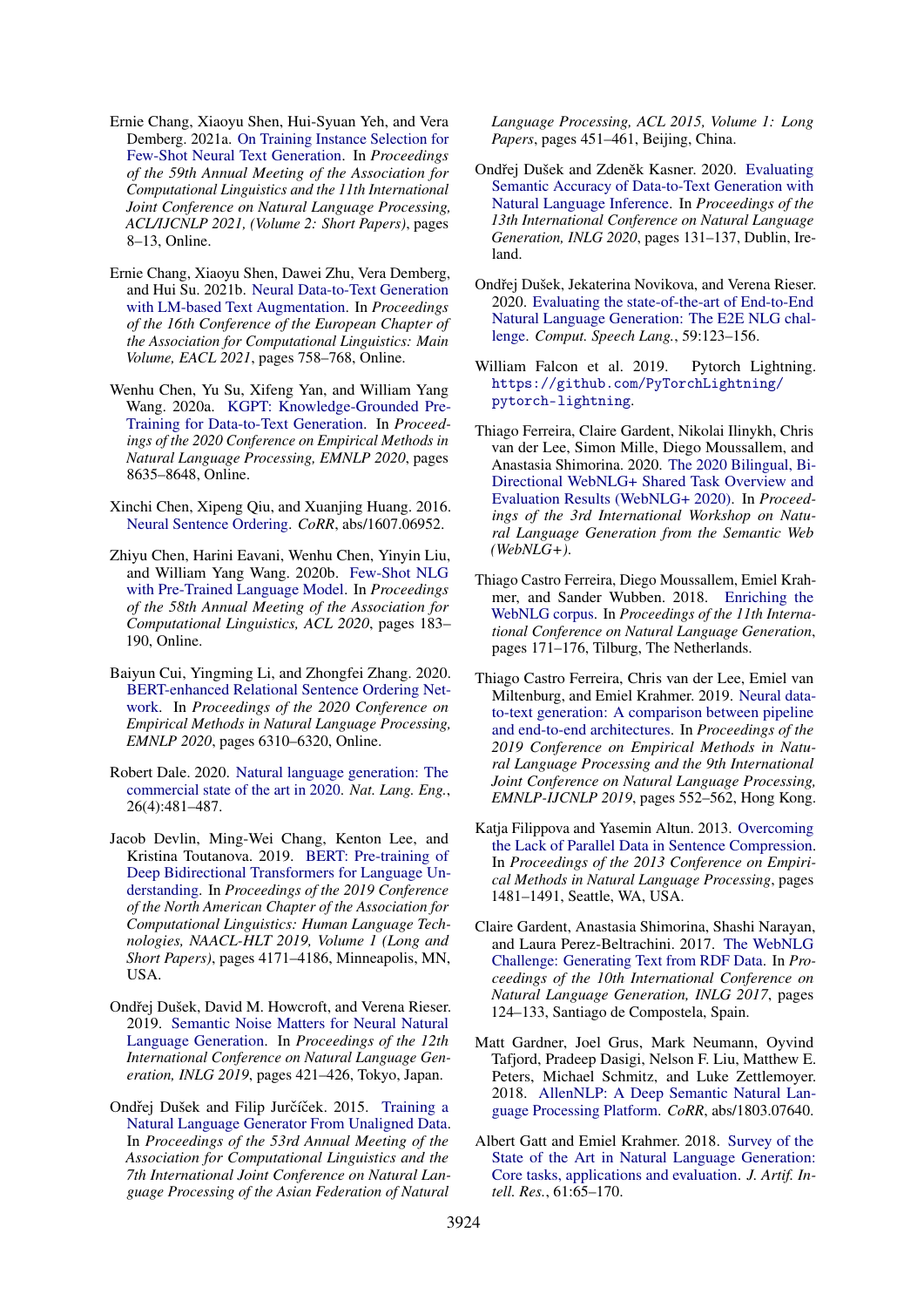- <span id="page-11-10"></span>Mor Geva, Eric Malmi, Idan Szpektor, and Jonathan Berant. 2019. [DiscoFuse: A Large-Scale Dataset for](https://doi.org/10.18653/v1/n19-1348) [Discourse-Based Sentence Fusion.](https://doi.org/10.18653/v1/n19-1348) In *Proceedings of the 2019 Conference of the North American Chapter of the Association for Computational Linguistics: Human Language Technologies, NAACL-HLT 2019, Volume 1 (Long and Short Papers)*, pages 3443–3455, Minneapolis, MN, USA.
- <span id="page-11-8"></span>Jingjing Gong, Xinchi Chen, Xipeng Qiu, and Xuanjing Huang. 2016. [End-to-End Neural Sentence Ordering](http://arxiv.org/abs/1611.04953) [Using Pointer Network.](http://arxiv.org/abs/1611.04953) *CoRR*, abs/1611.04953.
- <span id="page-11-17"></span>Suchin Gururangan, Ana Marasović, Swabha Swayamdipta, Kyle Lo, Iz Beltagy, Doug Downey, and Noah A Smith. 2020. [Don't Stop Pretraining:](https://aclanthology.org/2020.acl-main.740/) [Adapt Language Models to Domains and Tasks.](https://aclanthology.org/2020.acl-main.740/) In *Proceedings of the 58th Annual Meeting of the Association for Computational Linguistics*, pages 8342–8360.
- <span id="page-11-3"></span>Hamza Harkous, Isabel Groves, and Amir Saffari. 2020. [Have Your Text and Use It Too! End-to-End Neural](https://doi.org/10.18653/v1/2020.coling-main.218) [Data-to-Text Generation with Semantic Fidelity.](https://doi.org/10.18653/v1/2020.coling-main.218) In *Proceedings of the 28th International Conference on Computational Linguistics, COLING 2020*, pages 2410–2424, Barcelona, Spain (Online).
- <span id="page-11-15"></span>Peyman Heidari, Arash Einolghozati, Shashank Jain, Soumya Batra, Lee Callender, Ankit Arun, Shawn Mei, Sonal Gupta, Pinar Donmez, Vikas Bhardwaj, Anuj Kumar, and Michael White. 2021. [Getting to](https://aclanthology.org/2021.sigdial-1.8) [Production with Few-shot Natural Language Gener](https://aclanthology.org/2021.sigdial-1.8)[ation Models.](https://aclanthology.org/2021.sigdial-1.8) In *Proceedings of the 22nd Annual Meeting of the Special Interest Group on Discourse and Dialogue, SIGdial 2021*, pages 66–76, Singapore/Online.
- <span id="page-11-9"></span>Chao Jiang, Mounica Maddela, Wuwei Lan, Yang Zhong, and Wei Xu. 2020. [Neural CRF Model for](https://doi.org/10.18653/v1/2020.acl-main.709) [Sentence Alignment in Text Simplification.](https://doi.org/10.18653/v1/2020.acl-main.709) In *Proceedings of the 58th Annual Meeting of the Association for Computational Linguistics, ACL 2020*, pages 7943–7960, Online.
- <span id="page-11-11"></span>Zhijing Jin, Qipeng Guo, Xipeng Qiu, and Zheng Zhang. 2020. [GenWiki: A Dataset of 1.3 Million Content-](https://doi.org/10.18653/v1/2020.coling-main.217)[Sharing Text and Graphs for Unsupervised Graph-to-](https://doi.org/10.18653/v1/2020.coling-main.217)[Text Generation.](https://doi.org/10.18653/v1/2020.coling-main.217) In *Proceedings of the 28th International Conference on Computational Linguistics, COLING 2020*, pages 2398–2409, Barcelona, Spain (Online).
- <span id="page-11-13"></span>Mihir Kale and Abhinav Rastogi. 2020a. [Template](https://doi.org/10.18653/v1/2020.emnlp-main.527) [Guided Text Generation for Task-Oriented Dialogue.](https://doi.org/10.18653/v1/2020.emnlp-main.527) In *Proceedings of the 2020 Conference on Empirical Methods in Natural Language Processing, EMNLP 2020*, pages 6505–6520, Online.
- <span id="page-11-1"></span>Mihir Kale and Abhinav Rastogi. 2020b. [Text-to-Text](https://aclanthology.org/2020.inlg-1.14/) [Pre-Training for Data-to-Text Tasks.](https://aclanthology.org/2020.inlg-1.14/) In *Proceedings of the 13th International Conference on Natural Language Generation, INLG 2020*, pages 97–102, Dublin, Ireland.
- <span id="page-11-14"></span>Zdeněk Kasner and Ondřej Dušek. 2020a. [Data-to-Text](https://aclanthology.org/2020.inlg-1.9/) [Generation with Iterative Text Editing.](https://aclanthology.org/2020.inlg-1.9/) In *Proceedings of the 13th International Conference on Natural Language Generation, INLG 2020*, pages 60–67, Dublin, Ireland.
- <span id="page-11-5"></span>Zdeněk Kasner and Ondřej Dušek. 2020b. [Train Hard,](https://aclanthology.org/2020.webnlg-1.20/) [Finetune Easy: Multilingual Denoising for RDF-to-](https://aclanthology.org/2020.webnlg-1.20/)[Text Generation.](https://aclanthology.org/2020.webnlg-1.20/) In *Proceedings of the 3rd International Workshop on Natural Language Generation from the Semantic Web (WebNLG+)*, pages 171–176, Online.
- <span id="page-11-0"></span>Pei Ke, Haozhe Ji, Yu Ran, Xin Cui, Liwei Wang, Linfeng Song, Xiaoyan Zhu, and Minlie Huang. 2021. [JointGT: Graph-Text Joint Representation Learning](https://doi.org/10.18653/v1/2021.findings-acl.223) [for Text Generation from Knowledge Graphs.](https://doi.org/10.18653/v1/2021.findings-acl.223) In *Findings of the Association for Computational Linguistics: ACL/IJCNLP 2021*, volume ACL/IJCNLP 2021 of *Findings of ACL*, pages 2526–2538, Online.
- <span id="page-11-16"></span>Nitish Shirish Keskar, Bryan McCann, Lav R. Varshney, Caiming Xiong, and Richard Socher. 2019. [CTRL:](http://arxiv.org/abs/1909.05858) [A Conditional Transformer Language Model for Con](http://arxiv.org/abs/1909.05858)[trollable Generation.](http://arxiv.org/abs/1909.05858) *CoRR*, abs/1909.05858.
- <span id="page-11-18"></span>Diederik P. Kingma and Jimmy Ba. 2015. [Adam: A](http://arxiv.org/abs/1412.6980) [Method for Stochastic Optimization.](http://arxiv.org/abs/1412.6980) In *3rd International Conference on Learning Representations, ICLR 2015*, San Diego, CA, USA.
- <span id="page-11-2"></span>Anirban Laha, Parag Jain, Abhijit Mishra, and Karthik Sankaranarayanan. 2019. [Scalable Micro-planned](https://doi.org/10.1162/coli_a_00363) [Generation of Discourse from Structured Data.](https://doi.org/10.1162/coli_a_00363) *Comput. Linguistics*, 45(4):737–763.
- <span id="page-11-6"></span>Mirella Lapata. 2003. [Probabilistic Text Structuring:](https://doi.org/10.3115/1075096.1075165) [Experiments with Sentence Ordering.](https://doi.org/10.3115/1075096.1075165) In *Proceedings of the 41st Annual Meeting of the Association for Computational Linguistics*, pages 545–552, Sapporo, Japan.
- <span id="page-11-12"></span>Kenton Lee, Luheng He, and Luke Zettlemoyer. 2018. [Higher-Order Coreference Resolution with Coarse](https://doi.org/10.18653/v1/n18-2108)[to-Fine Inference.](https://doi.org/10.18653/v1/n18-2108) In *Proceedings of the 2018 Conference of the North American Chapter of the Association for Computational Linguistics: Human Language Technologies, NAACL-HLT, Volume 2 (Short Papers)*, pages 687–692, New Orleans, LA, USA.
- <span id="page-11-4"></span>Mike Lewis, Yinhan Liu, Naman Goyal, Marjan Ghazvininejad, Abdelrahman Mohamed, Omer Levy, Veselin Stoyanov, and Luke Zettlemoyer. 2020. [BART: Denoising Sequence-to-Sequence Pre](https://doi.org/10.18653/v1/2020.acl-main.703)[training for Natural Language Generation, Transla](https://doi.org/10.18653/v1/2020.acl-main.703)[tion, and Comprehension.](https://doi.org/10.18653/v1/2020.acl-main.703) In *Proceedings of the 58th Annual Meeting of the Association for Computational Linguistics, ACL 2020*, pages 7871–7880, Online.
- <span id="page-11-7"></span>Jiwei Li and Dan Jurafsky. 2017. [Neural Net Models of](https://doi.org/10.18653/v1/d17-1019) [Open-domain Discourse Coherence.](https://doi.org/10.18653/v1/d17-1019) In *Proceedings of the 2017 Conference on Empirical Methods in Natural Language Processing, EMNLP 2017*, pages 198–209, Copenhagen, Denmark.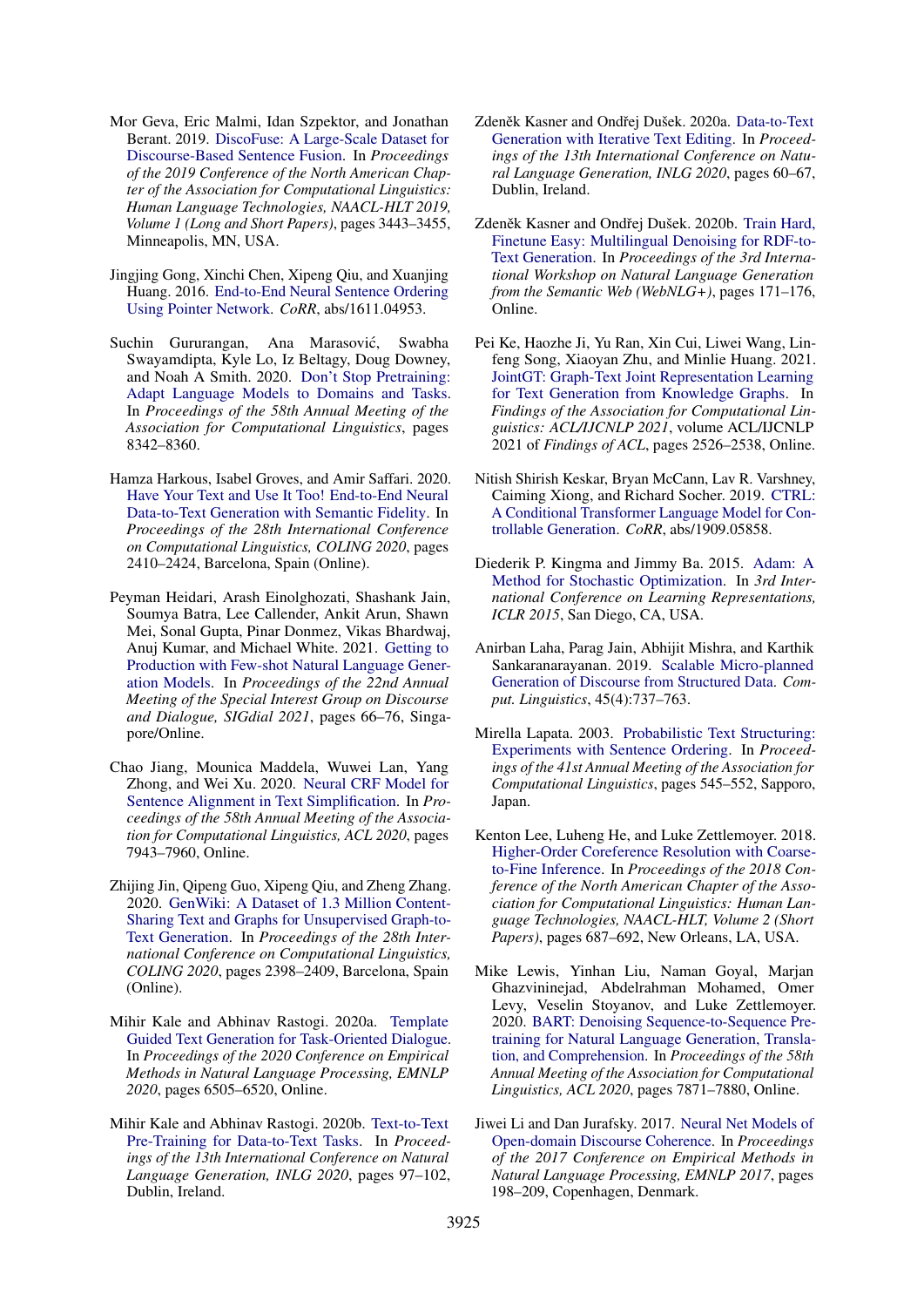- <span id="page-12-4"></span>Yinhan Liu, Myle Ott, Naman Goyal, Jingfei Du, Mandar Joshi, Danqi Chen, Omer Levy, Mike Lewis, Luke Zettlemoyer, and Veselin Stoyanov. 2019. [RoBERTa: A Robustly Optimized BERT Pretrain](http://arxiv.org/abs/1907.11692)[ing Approach.](http://arxiv.org/abs/1907.11692) *CoRR*, abs/1907.11692.
- <span id="page-12-13"></span>Sanket Vaibhav Mehta, Jinfeng Rao, Yi Tay, Mihir Kale, Ankur Parikh, Hongtao Zhong, and Emma Strubell. 2021. [Improving Compositional Generalization with](http://arxiv.org/abs/2110.08467) [Self-Training for Data-to-Text Generation.](http://arxiv.org/abs/2110.08467) *CoRR*, abs/2110.08467.
- <span id="page-12-6"></span>Amit Moryossef, Yoav Goldberg, and Ido Dagan. 2019a. [Improving Quality and Efficiency in Plan-based Neu](https://doi.org/10.18653/v1/W19-8645)[ral Data-to-text Generation.](https://doi.org/10.18653/v1/W19-8645) In *Proceedings of the 12th International Conference on Natural Language Generation, INLG 2019*, pages 377–382, Tokyo, Japan.
- <span id="page-12-7"></span>Amit Moryossef, Yoav Goldberg, and Ido Dagan. 2019b. [Step-by-Step: Separating Planning from Realization](https://doi.org/10.18653/v1/n19-1236) [in Neural Data-to-Text Generation.](https://doi.org/10.18653/v1/n19-1236) In *Proceedings of the 2019 Conference of the North American Chapter of the Association for Computational Linguistics: Human Language Technologies, NAACL-HLT 2019, Volume 1 (Long and Short Papers)*, pages 2267–2277, Minneapolis, MN, USA.
- <span id="page-12-12"></span>Shashi Narayan, Claire Gardent, Shay B. Cohen, and Anastasia Shimorina. 2017. [Split and Rephrase.](https://doi.org/10.18653/v1/d17-1064) In *Proceedings of the 2017 Conference on Empirical Methods in Natural Language Processing, EMNLP 2017*, pages 606–616, Copenhagen, Denmark.
- <span id="page-12-14"></span>Jekaterina Novikova, Ondřej Dušek, and Verena Rieser. 2017. [The E2E Dataset: New Challenges For End-to-](https://doi.org/10.18653/v1/w17-5525)[End Generation.](https://doi.org/10.18653/v1/w17-5525) In *Proceedings of the 18th Annual SIGdial Meeting on Discourse and Dialogue*, pages 201–206, Saarbrücken, Germany.
- <span id="page-12-15"></span>Kishore Papineni, Salim Roukos, Todd Ward, and Wei-Jing Zhu. 2002. [Bleu: a Method for Automatic Eval](https://doi.org/10.3115/1073083.1073135)[uation of Machine Translation.](https://doi.org/10.3115/1073083.1073135) In *Proceedings of the 40th Annual Meeting of the Association for Computational Linguistics, July 6-12, 2002, Philadelphia, PA, USA*, pages 311–318.
- <span id="page-12-16"></span>Ankur P. Parikh, Xuezhi Wang, Sebastian Gehrmann, Manaal Faruqui, Bhuwan Dhingra, Diyi Yang, and Dipanjan Das. 2020. [ToTTo: A Controlled Table-](https://doi.org/10.18653/v1/2020.emnlp-main.89)[To-Text Generation Dataset.](https://doi.org/10.18653/v1/2020.emnlp-main.89) In *Proceedings of the 2020 Conference on Empirical Methods in Natural Language Processing, EMNLP 2020*, pages 1173– 1186, Online.
- <span id="page-12-18"></span>Adam Paszke, Sam Gross, Francisco Massa, Adam Lerer, James Bradbury, Gregory Chanan, Trevor Killeen, Zeming Lin, Natalia Gimelshein, Luca Antiga, Alban Desmaison, Andreas Köpf, Edward Z. Yang, Zachary DeVito, Martin Raison, Alykhan Tejani, Sasank Chilamkurthy, Benoit Steiner, Lu Fang, Junjie Bai, and Soumith Chintala. 2019. [PyTorch:](https://proceedings.neurips.cc/paper/2019/hash/bdbca288fee7f92f2bfa9f7012727740-Abstract.html) [An Imperative Style, High-Performance Deep Learn](https://proceedings.neurips.cc/paper/2019/hash/bdbca288fee7f92f2bfa9f7012727740-Abstract.html)[ing Library.](https://proceedings.neurips.cc/paper/2019/hash/bdbca288fee7f92f2bfa9f7012727740-Abstract.html) In *Advances in Neural Information Processing Systems 32: Annual Conference on Neural*

*Information Processing Systems 2019, NeurIPS 2019*, pages 8024–8035, Vancouver, BC, Canada.

- <span id="page-12-8"></span>Ratish Puduppully, Li Dong, and Mirella Lapata. 2019. [Data-to-Text Generation with Content Selection and](https://doi.org/10.1609/aaai.v33i01.33016908) [Planning.](https://doi.org/10.1609/aaai.v33i01.33016908) In *The Thirty-Third AAAI Conference on Artificial Intelligence, AAAI 2019, The Thirty-First Innovative Applications of Artificial Intelligence Conference, IAAI 2019, The Ninth AAAI Symposium on Educational Advances in Artificial Intelligence, EAAI 2019*, pages 6908–6915, Honolulu, HI, USA.
- <span id="page-12-3"></span>Clément Rebuffel, Marco Roberti, Laure Soulier, Geoffrey Scoutheeten, Rossella Cancelliere, and Patrick Gallinari. 2022. [Controlling hallucinations at word](https://doi.org/10.1007/s10618-021-00801-4) [level in data-to-text generation.](https://doi.org/10.1007/s10618-021-00801-4) *Data Min. Knowl. Discov.*, 36(1):318–354.
- <span id="page-12-5"></span>Ehud Reiter. 2007. [An Architecture for Data-to-Text](https://aclanthology.org/W07-2315/) [Systems.](https://aclanthology.org/W07-2315/) In *Proceedings of the Eleventh European Workshop on Natural Language Generation, ENLG 2007*, Schloss Dagstuhl, Germany.
- <span id="page-12-0"></span>Ehud Reiter and Robert Dale. 1997. [Building applied](https://doi.org/10.1017/S1351324997001502) [natural language generation systems.](https://doi.org/10.1017/S1351324997001502) *Nat. Lang. Eng.*, 3(1):57–87.
- <span id="page-12-1"></span>Leonardo F. R. Ribeiro, Martin Schmitt, Hinrich Schütze, and Iryna Gurevych. 2020. [Investigating](http://arxiv.org/abs/2007.08426) [Pretrained Language Models for Graph-to-Text Gen](http://arxiv.org/abs/2007.08426)[eration.](http://arxiv.org/abs/2007.08426) *CoRR*, abs/2007.08426.
- <span id="page-12-17"></span>Anna Rogers. 2021. [Changing the World by Changing](https://doi.org/10.18653/v1/2021.acl-long.170) [the Data.](https://doi.org/10.18653/v1/2021.acl-long.170) In *Proceedings of the 59th Annual Meeting of the Association for Computational Linguistics and the 11th International Joint Conference on Natural Language Processing, ACL/IJCNLP 2021, (Volume 1: Long Papers)*, pages 2182–2194, Online.
- <span id="page-12-10"></span>Zhihong Shao, Minlie Huang, Jiangtao Wen, Wenfei Xu, and Xiaoyan Zhu. 2019. [Long and Diverse Text Gen](https://doi.org/10.18653/v1/D19-1321)[eration with Planning-based Hierarchical Variational](https://doi.org/10.18653/v1/D19-1321) [Model.](https://doi.org/10.18653/v1/D19-1321) In *Proceedings of the 2019 Conference on Empirical Methods in Natural Language Processing and the 9th International Joint Conference on Natural Language Processing, EMNLP-IJCNLP 2019*, pages 3255–3266, Hong Kong.
- <span id="page-12-11"></span>Xiaoyu Shen, Ernie Chang, Hui Su, Cheng Niu, and Dietrich Klakow. 2020. [Neural Data-to-Text Gen](https://doi.org/10.18653/v1/2020.acl-main.641)[eration via Jointly Learning the Segmentation and](https://doi.org/10.18653/v1/2020.acl-main.641) [Correspondence.](https://doi.org/10.18653/v1/2020.acl-main.641) In *Proceedings of the 58th Annual Meeting of the Association for Computational Linguistics, ACL 2020*, pages 7155–7165, Online.
- <span id="page-12-2"></span>Yixuan Su, Zaiqiao Meng, Simon Baker, and Nigel Collier. 2021a. [Few-Shot Table-to-Text Generation with](https://doi.org/10.18653/v1/2021.findings-emnlp.77) [Prototype Memory.](https://doi.org/10.18653/v1/2021.findings-emnlp.77) In *Findings of the Association for Computational Linguistics: EMNLP 2021*, pages 910–917, Online/Punta Cana, Dominican Republic.
- <span id="page-12-9"></span>Yixuan Su, David Vandyke, Sihui Wang, Yimai Fang, and Nigel Collier. 2021b. [Plan-then-Generate:](https://doi.org/10.18653/v1/2021.findings-emnlp.76) [Controlled Data-to-Text Generation via Planning.](https://doi.org/10.18653/v1/2021.findings-emnlp.76) In *Findings of the Association for Computational Linguistics: EMNLP 2021*, pages 895–909, Online/Punta Cana, Dominican Republic.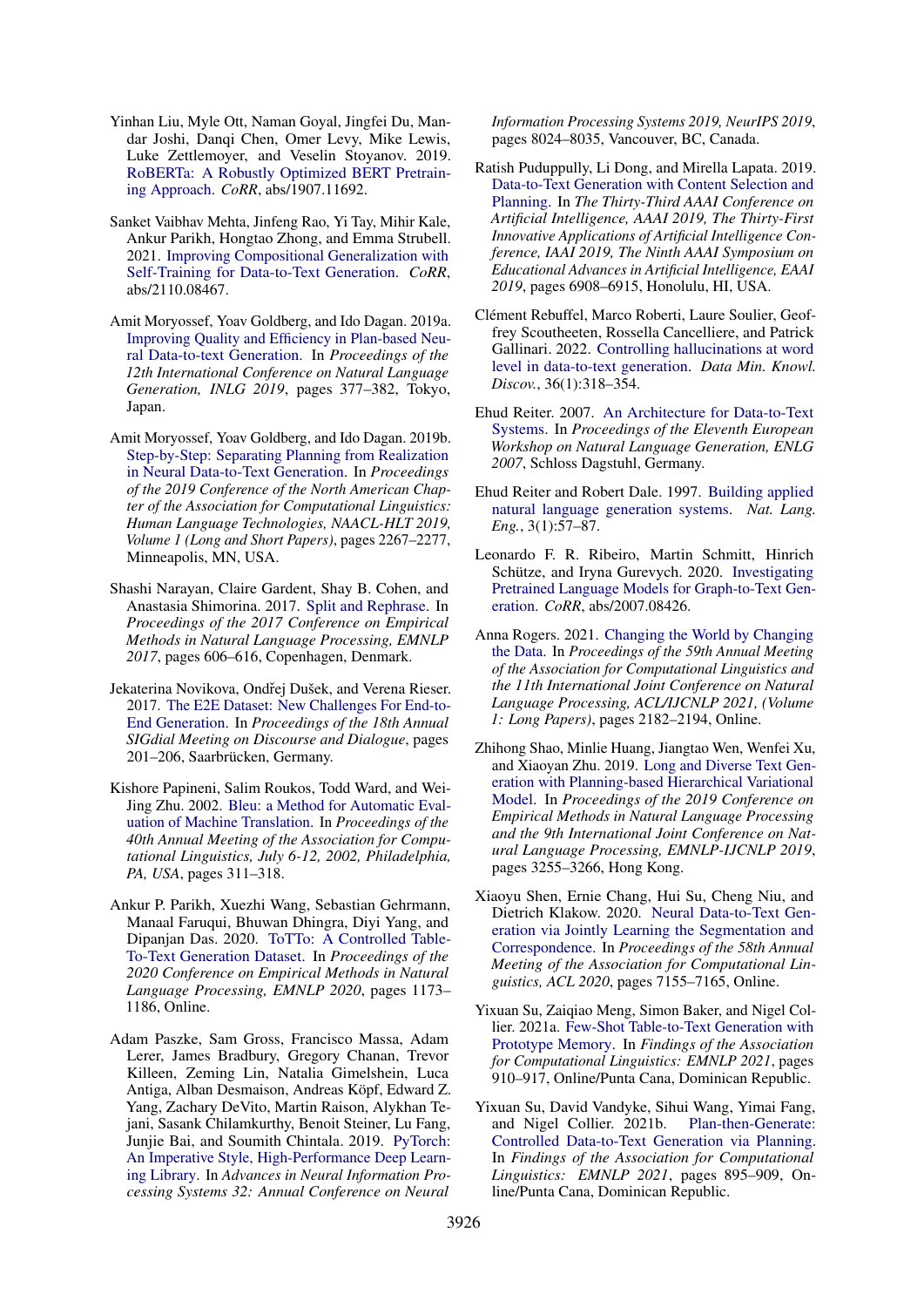- <span id="page-13-1"></span>Bayu Distiawan Trisedya, Jianzhong Qi, and Rui Zhang. 2020. [Sentence Generation for Entity Description](https://ojs.aaai.org/index.php/AAAI/article/view/6439) [with Content-Plan Attention.](https://ojs.aaai.org/index.php/AAAI/article/view/6439) In *The Thirty-Fourth AAAI Conference on Artificial Intelligence, AAAI 2020, The Thirty-Second Innovative Applications of Artificial Intelligence Conference, IAAI 2020, The Tenth AAAI Symposium on Educational Advances in Artificial Intelligence, EAAI 2020*, pages 9057–9064, New York, NY, USA.
- <span id="page-13-10"></span>Emiel van Miltenburg, Miruna-Adriana Clinciu, Ondřej Dušek, Dimitra Gkatzia, Stephanie Inglis, Leo Leppänen, Saad Mahamood, Emma Manning, Stephanie Schoch, Craig Thomson, and Luou Wen. 2021. [Un](https://aclanthology.org/2021.inlg-1.14)[derreporting of errors in NLG output, and what to](https://aclanthology.org/2021.inlg-1.14) [do about it.](https://aclanthology.org/2021.inlg-1.14) In *Proceedings of the 14th International Conference on Natural Language Generation, INLG 2021*, pages 140–153, Aberdeen, Scotland, UK.
- <span id="page-13-3"></span>Oriol Vinyals, Meire Fortunato, and Navdeep Jaitly. 2015. [Pointer networks.](https://proceedings.neurips.cc/paper/2015/hash/29921001f2f04bd3baee84a12e98098f-Abstract.html) In *Advances in Neural Information Processing Systems 28: Annual Conference on Neural Information Processing Systems 2015*, pages 2692–2700, Montréal, QC, Canada.
- <span id="page-13-2"></span>Tianming Wang and Xiaojun Wan. 2019. [Hierarchical](https://doi.org/10.1609/aaai.v33i01.33017184) [Attention Networks for Sentence Ordering.](https://doi.org/10.1609/aaai.v33i01.33017184) In *The Thirty-Third AAAI Conference on Artificial Intelligence, AAAI 2019, The Thirty-First Innovative Applications of Artificial Intelligence Conference, IAAI 2019, The Ninth AAAI Symposium on Educational Advances in Artificial Intelligence, EAAI 2019*, pages 7184–7191, Honolulu, HI, USA.
- <span id="page-13-11"></span>Yufei Wang, Ian D. Wood, Stephen Wan, Mark Dras, and Mark Johnson. 2021. [Mention Flags \(MF\): Con](https://doi.org/10.18653/v1/2021.acl-long.9)[straining Transformer-based Text Generators.](https://doi.org/10.18653/v1/2021.acl-long.9) In *Proceedings of the 59th Annual Meeting of the Association for Computational Linguistics and the 11th International Joint Conference on Natural Language Processing, ACL/IJCNLP 2021, (Volume 1: Long Papers)*, pages 103–113, Online.
- <span id="page-13-8"></span>Adina Williams, Nikita Nangia, and Samuel R. Bowman. 2018. [A Broad-Coverage Challenge Corpus](https://doi.org/10.18653/v1/n18-1101) [for Sentence Understanding through Inference.](https://doi.org/10.18653/v1/n18-1101) In *Proceedings of the 2018 Conference of the North American Chapter of the Association for Computational Linguistics: Human Language Technologies, NAACL-HLT 2018, Volume 1 (Long Papers)*, pages 1112–1122, New Orleans, LA, USA.
- <span id="page-13-4"></span>Sam Wiseman, Stuart M. Shieber, and Alexander M. Rush. 2018. [Learning Neural Templates for Text](https://doi.org/10.18653/v1/d18-1356) [Generation.](https://doi.org/10.18653/v1/d18-1356) In *Proceedings of the 2018 Conference on Empirical Methods in Natural Language Processing*, pages 3174–3187, Brussels, Belgium.
- <span id="page-13-12"></span>Thomas Wolf, Lysandre Debut, Victor Sanh, Julien Chaumond, Clement Delangue, Anthony Moi, Pierric Cistac, Tim Rault, Rémi Louf, Morgan Funtowicz, and Jamie Brew. 2019. [HuggingFace's Transformers:](http://arxiv.org/abs/1910.03771) [State-of-the-art Natural Language Processing.](http://arxiv.org/abs/1910.03771) *CoRR*, abs/1910.03771.
- <span id="page-13-5"></span>Xinnuo Xu, Ondřej Dušek, Verena Rieser, and Ioannis Konstas. 2021. [AggGen: Ordering and Aggregating](https://doi.org/10.18653/v1/2021.acl-long.113) [while Generating.](https://doi.org/10.18653/v1/2021.acl-long.113) In *Proceedings of the 59th Annual Meeting of the Association for Computational Linguistics and the 11th International Joint Conference on Natural Language Processing, ACL/IJCNLP 2021, (Volume 1: Long Papers)*, pages 1419–1434, Online.
- <span id="page-13-6"></span>Jingqing Zhang, Yao Zhao, Mohammad Saleh, and Peter J. Liu. 2020. [PEGASUS: Pre-training with Ex](http://proceedings.mlr.press/v119/zhang20ae.html)[tracted Gap-sentences for Abstractive Summariza](http://proceedings.mlr.press/v119/zhang20ae.html)[tion.](http://proceedings.mlr.press/v119/zhang20ae.html) In *Proceedings of the 37th International Conference on Machine Learning, ICML 2020*, volume 119 of *Proceedings of Machine Learning Research*, pages 11328–11339, Online.
- <span id="page-13-0"></span>Chao Zhao, Marilyn A. Walker, and Snigdha Chaturvedi. 2020. [Bridging the Structural Gap Between Encod](https://doi.org/10.18653/v1/2020.acl-main.224)[ing and Decoding for Data-To-Text Generation.](https://doi.org/10.18653/v1/2020.acl-main.224) In *Proceedings of the 58th Annual Meeting of the Association for Computational Linguistics, ACL 2020*, pages 2481–2491, Online.

# <span id="page-13-7"></span>A Data Statistics

Statistics for the datasets described in the paper are listed in Table [9.](#page-15-0)

# <span id="page-13-9"></span>B Templates

The templates for our datasets are single-sentence and mostly clear-cut verbalizations of the predicates. The templates were created by one of the authors who had only the input data at their disposal, i.e. without using human references.

We have also considered extracting the templates for WebNLG from the training data by delexicalizing single-triple examples. However, the examples are noisy and such data would not be available in a zero-shot setup, which is why we decided not to use this option.

Although the templates were mostly unambiguous, we had to opt for the most general version in certain cases (e.g., using *country*  $\rightarrow$  " $\lt s$  *is from <o>"*, even though *"<s> is a food from <o>."* would be possible in case the object is food).

Filling the templates also often results in minor disfluencies, e.g. *nationality*  $\rightarrow$  " $\lt s$ > *is from*  $\lt o$ >" will produce a missing definite article for  $\langle \omega \rangle$  = *"United States"* and ungrammatical sentence for  $\langle \phi \rangle$  = *"French people"*. In principle, the disfluencies may be fixed by rephrasing in the final step of the pipeline.

We provide all the templates we used in our experiments in our repository.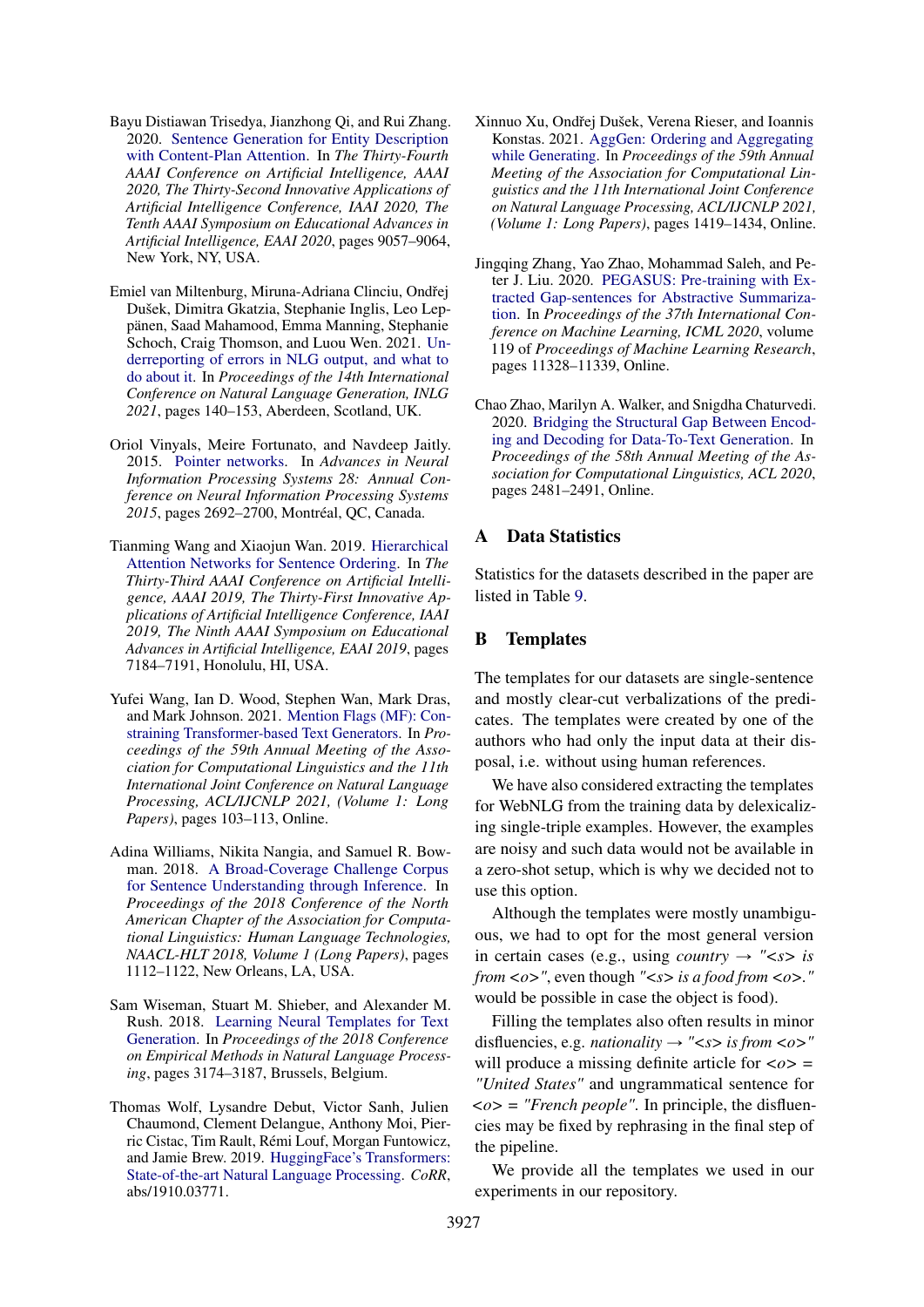## <span id="page-14-0"></span>C Experimental Setup

We implemented the models for split-and-rephrase, aggregation, and paragraph compression in Py-Torch Lightning [\(Paszke et al.,](#page-12-18) [2019\)](#page-12-18), using the PyTorch [\(Falcon et al.,](#page-10-19) [2019\)](#page-10-19) version of the BART and RoBERTa models from the Huggingface library [\(Wolf et al.,](#page-13-12) [2019\)](#page-13-12).

We use the Adam [\(Kingma and Ba,](#page-11-18) [2015\)](#page-11-18) optimizer ( $\beta_1 = 0.9, \beta_2 = 0.997, \epsilon = 1^{-9}$ ) with learning rate  $2^{-5}$ , linear scheduling and 0.1 warmup proportion; batches of size 8 and accumulating gradients with factor 4. We train the models for 1 epoch on a single GeForce RTX 3090 GPU with 24 GB RAM. Training times were approximately 24 hours for the ordering model and 3 hours for the aggregation and paragraph compression models. We use greedy decoding in all our experiments.

For training the ordering model, we used the implementation from [Calizzano et al.](#page-9-2) [\(2021\)](#page-9-2)<sup>11</sup> including their training parameters. We will integrate the ordering model into our framework.

# <span id="page-14-1"></span>D Additional Results

We provide evaluation of semantic accuracy on the E2E dataset as evaluated with the slot-error script based on matching regular expressions in Table [8.](#page-14-3) 12

<span id="page-14-3"></span>

|             |           | miss   | add    | miss+add |
|-------------|-----------|--------|--------|----------|
| <b>TGEN</b> |           | 0.0060 | 0.0433 | 0.0016   |
| COPY        |           | 0.0000 | 0.0000 | 0.0000   |
| full        | $3-STATE$ | 0.0238 | 0.0698 | 0.0060   |
|             | $2-STATE$ | 0.0054 | 0.0363 | 0.0000   |
|             | 1-STAGE   | 0.0043 | 0.0330 | 0.0000   |
| filtered    | 3-STAGE   | 0.0444 | 0.0487 | 0.0076   |
|             | $2-STATE$ | 0.0043 | 0.0368 | 0.0000   |
|             | 1-STAGE   | 0.0043 | 0.0347 | 0.0000   |

Table 8: Proportion of output examples with missed only, added only, and both missed and added facts, according to the regex-based E2E slot error script.

However, please note that our manual investigation of a sample of the data shows that the majority of the errors identified in our model outputs are false. For example, the following regular expression used in the slot-error script:

prices?(?: range)?(?:w+)0,3 high

matches *"(...) price range and high customer rating (...)"*, incorrectly classifying the presence of the extra slot *priceRange[high]*. This problem is magnified by the consistent outputs of our models, which tend to repeat certain patterns. However, we also manually identified several cases in which an error was found correctly, e.g. the model hallucinating *"3 out of 4 customer rating"* instead of *"3 out of 5 customer rating"*.

#### <span id="page-14-2"></span>E Example Outputs

Tables [10,](#page-15-1) [11,](#page-15-2) [12,](#page-16-0) and [13](#page-16-1) show examples of behavior of our models on the WebNLG dataset. Tables [14](#page-17-0) and [15](#page-18-0) show examples of behavior of our models on the E2E dataset.

The green color marks the model outputs which are completely correct, the red color marks the errors. For better readability of the input format, we add numeric order identifiers for the individual facts (bold, in squared brackets). These are subsequently used as references in the Order and Aggregation rows. Note that zero-th input in E2E is used as a subject in the RDF triples.

<sup>11</sup>[https://github.com/airKlizz/](https://github.com/airKlizz/passage-ordering)

[passage-ordering](https://github.com/airKlizz/passage-ordering)

<sup>12</sup>[https://github.com/tuetschek/e2e-cleaning/](https://github.com/tuetschek/e2e-cleaning/blob/master/slot_error.py) [blob/master/slot\\_error.py](https://github.com/tuetschek/e2e-cleaning/blob/master/slot_error.py)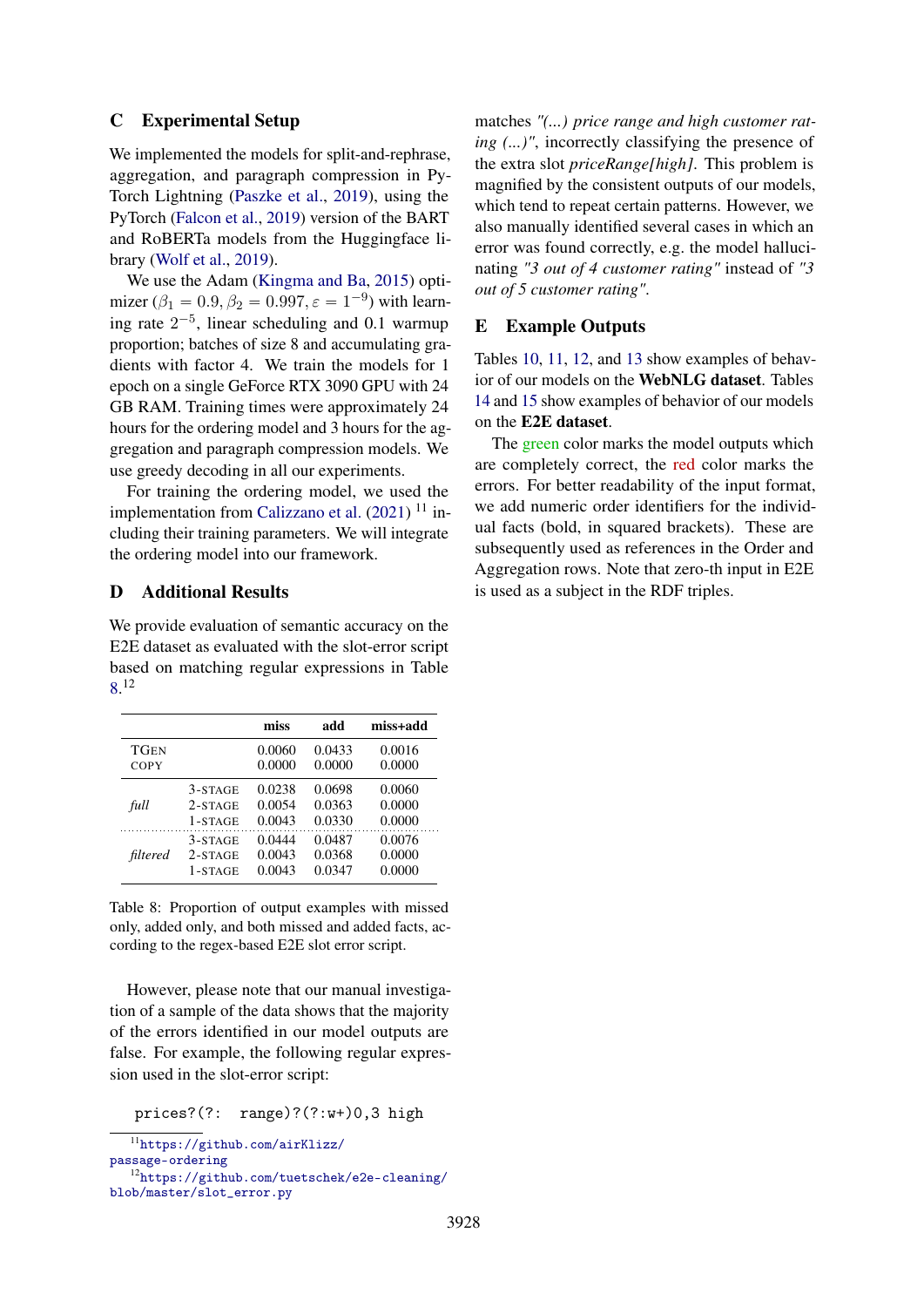<span id="page-15-0"></span>

|                     | #train  | #dev  | #test       |      |      | tok/src tok/tgt sent/src sent/tgt |     | #temp. |
|---------------------|---------|-------|-------------|------|------|-----------------------------------|-----|--------|
| WebNLG              | 18.102  | 870   | 1.862       | 26.8 | 22.6 | 3.0                               | 1.4 | 354    |
| Clean E2E           | 33.236  | 4.299 | 1.847       | 29.2 | 22.3 | 4.2                               |     |        |
| WIKIFLUENT-full     | 915,855 |       | 9,346 9,346 | 52.9 | 41.1 | 3.9                               | 2.0 | -      |
| WIKIFLUENT-filtered | 700,517 | 7,149 | 7,149       | 45.6 | 35.4 | 3.4                               | 1.8 | -      |

Table 9: Number of examples (train / dev / test), average number of tokens per source and target, average number of sentences per source and target (after filling the templates for the D2T datasets), total number of templates.

<span id="page-15-1"></span>

| Input               | $\left[1\right]$ (Andrews County Airport; elevationAboveTheSeaLevel (in metres); 973.0)                |
|---------------------|--------------------------------------------------------------------------------------------------------|
|                     | [2] (Andrews County Airport; runwayLength; 896.0)                                                      |
|                     | [3] (Andrews County Airport; location; Texas)                                                          |
| <b>Facts</b>        | Andrews County Airport is 973.0 metres above the sea level.                                            |
|                     | Andrews County Airport runway is 896.0 m long.                                                         |
|                     | Andrews County Airport is located in Texas.                                                            |
| Order               | 321                                                                                                    |
| <b>Aggregation</b>  | $3$ <sep> 2 1</sep>                                                                                    |
| <b>Models</b> (all) | Andrews County Airport is located in Andrews County, Texas. Its runway is 896.0 m                      |
|                     | long and 973.0 metres above the sea level.                                                             |
| Human               | The runway length of Andrews County Airport (located in Texas and 973.0 above sea<br>level) is $896$ . |
|                     |                                                                                                        |

Table 10: Correct behavior of the models on WebNLG. All the models ({1,2,3}-STAGE *full/filtered*) produce the same output.

<span id="page-15-2"></span>

| Input              | [1] (Akron, Ohio; country; United States)                                              |
|--------------------|----------------------------------------------------------------------------------------|
|                    | [2] (United States; language; English language)                                        |
| <b>Facts</b>       | Akron, Ohio is from United States.                                                     |
|                    | English language is spoken in United States.                                           |
| Order              | 12                                                                                     |
| <b>Aggregation</b> | $1$ <sep> 2</sep>                                                                      |
| 3-stage full       | Akron, Ohio is from United States. English language is spoken in Akron, Ohio, United   |
|                    | States, which is located in the U.S. state of Ohio.                                    |
| 2-stage full       | Akron, Ohio is from United States. English language is spoken in Akron, Ohio.          |
| 1-stage full       | English language is spoken in the United States. Akron, Ohio is from the state of Ohio |
|                    | in the U.S. state of Illinois.                                                         |
| 3-stage filtered   | Akron, Ohio is from United States. English language is spoken in the United States of  |
|                    | America.                                                                               |
| 2-stage filtered   | Akron, Ohio is from United States. English language is spoken in Akron, Ohio.          |
| 1-stage filtered   | English language is spoken in the United States. Akron, Ohio is from the United        |
|                    | Kingdom.                                                                               |
| Human              | The country of Akron, Ohio, is United States, where English is the language spoken.    |

Table 11: Incorrect behavior on WebNLG: besides the minor disfluencies caused by the templates (*"Akron, Ohio is from..."*), the models (except for 3-STAGE *filtered*) tend to hallucinate and merge the facts incorrectly.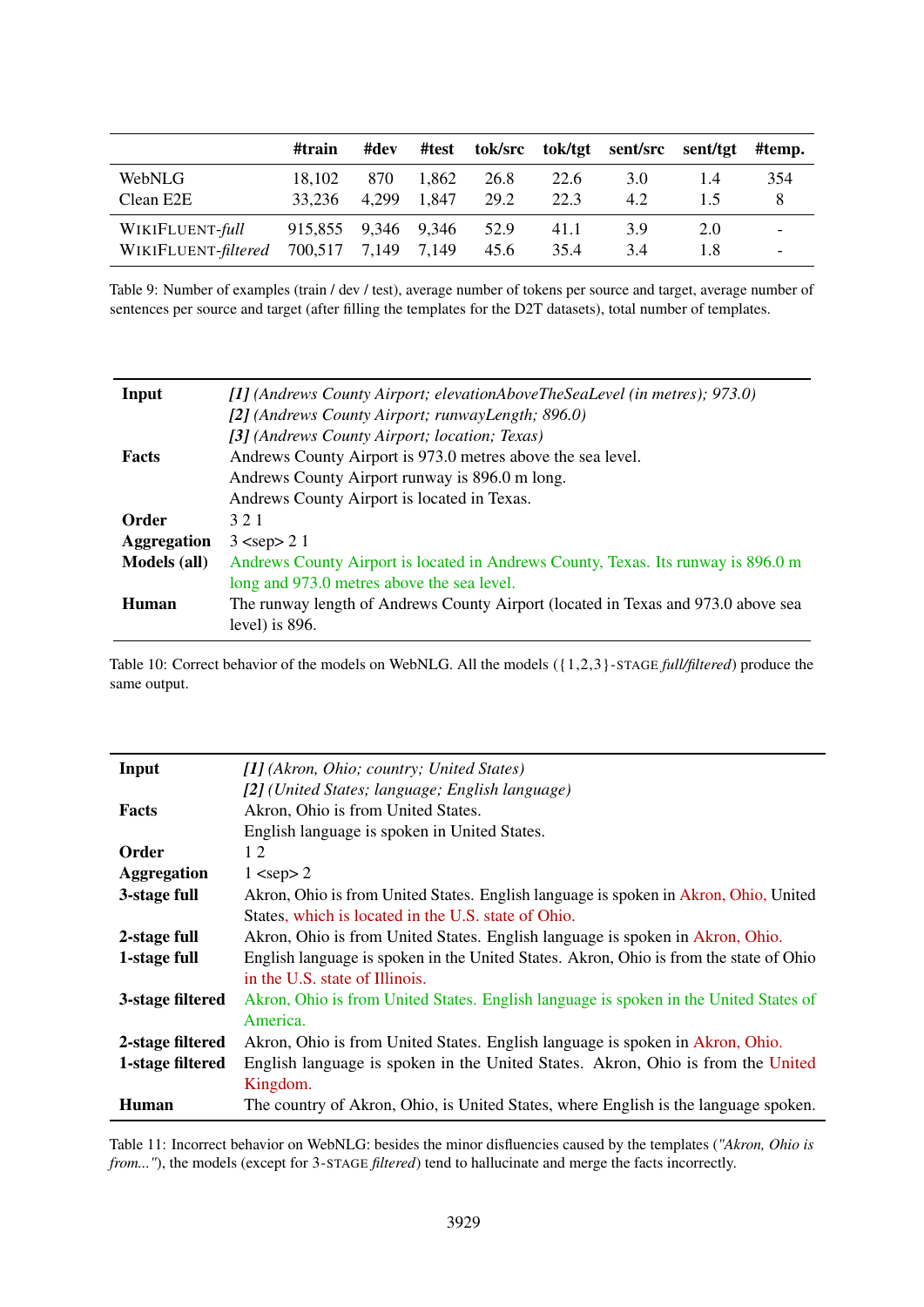| Input              | [1] (Juan Perón; party; Labour Party (Argentina))                                        |
|--------------------|------------------------------------------------------------------------------------------|
|                    | [2] (Alberto Teisaire; inOfficeWhilePresident; Juan Perón)                               |
|                    | [3] (Alberto Teisaire; nationality; Argentina)                                           |
|                    | [4] (Argentina; language; Spanish language)                                              |
| <b>Facts</b>       | Juan Perón belongs to the Labour Party Argentina.                                        |
|                    | Alberto Teisaire was in office while Juan Perón was a president.                         |
|                    | Alberto Teisaire is from Argentina.                                                      |
|                    | Spanish language is spoken in Argentina.                                                 |
| <b>Order</b>       | 3214                                                                                     |
| <b>Aggregation</b> | $32$ <sep> <math>1</math> <sep> 4</sep></sep>                                            |
| 3-stage full       | Alberto Teisaire is from Argentina, who was in office while Juan Perón was a president.  |
|                    | He belongs to the Labour Party Argentina. Spanish language is spoken in Argentina.       |
| 2-stage full       | Alberto Teisaire is from Argentina. He was in office while Juan Perón was a president.   |
|                    | He belongs to the Labour Party Argentina. Spanish language is spoken in Argentina.       |
| 1-stage full       | Alberto Teisaire is from Argentina. He was in office while Juan Perón was a president.   |
|                    | Spanish language is spoken in Argentina. Perón belongs to the Labour Party Argentina.    |
| 3-stage filtered   | Alberto Teisaire is from Argentina, in office while Juan Perón was a president. He       |
|                    | belongs to the Labour Party Argentina. Spanish language is spoken in Argentina.          |
| 2-stage filtered   | Alberto Teisaire is from Argentina. He was in office while Juan Perón was a president.   |
|                    | He belongs to the Labour Party Argentina. Spanish language is spoken in Argentina.       |
| 1-stage filtered   | Alberto Teisaire is from Argentina. He was in office while Juan Perón was a president.   |
|                    | Spanish language is spoken in Argentina. Juan belongs to the Labour Party Argentina.     |
| Human              | Alberto Teisaire, is a national of Argentina, where Spanish is spoken. Alberto Teisaire, |
|                    | was in office while Juan Perón was president. Juan Perón was a member of the Labour      |
|                    | Party in Argentina.                                                                      |

<span id="page-16-0"></span> $\overline{a}$ 

Table 12: Incorrect behavior on WebNLG: by using a pronoun "He", the models tend to imply that *Alberto Teisaire* (instead of *Juan Perón)* belongs to the Labour Party.

<span id="page-16-1"></span>

| Input              | [1] (Alfa Romeo 164; relatedMeanOfTransportation; Fiat Croma)                        |
|--------------------|--------------------------------------------------------------------------------------|
|                    | [2] (Alfa Romeo 164; assembly; Italy)                                                |
|                    | [3] (Italy; capital; Rome)                                                           |
| <b>Facts</b>       | Alfa Romeo 164 is related to Fiat Croma.                                             |
|                    | Alfa Romeo 164 was assembled in Italy.                                               |
|                    | Italy's capital is Rome.                                                             |
| Order              | 231                                                                                  |
| <b>Aggregation</b> | $23$ <sep> 1</sep>                                                                   |
| 3-stage full       | Alfa Romeo 164 was assembled in Italy's capital, Rome. It is related to Fiat Croma.  |
| 2-stage full       | Alfa Romeo 164 was assembled in Italy's capital, Rome. It is related to Fiat Croma.  |
| 1-stage full       | Alfa Romeo 164 was assembled in Italy and related to Fiat Croma. Italy's capital is  |
|                    | Rome.                                                                                |
| 3-stage filtered   | Alfa Romeo 164 was assembled in Italy's capital, Rome. It is related to Fiat Croma.  |
| 2-stage filtered   | Alfa Romeo 164 was assembled in Italy's capital, Rome. It is related to Fiat Croma.  |
| 1-stage filtered   | Alfa Romeo 164 was assembled in Italy. It is related to Fiat Croma. It was assembled |
|                    | at the Italian capital is Rome.                                                      |
| <b>Human</b>       | The Fiat Croma and the Alfa Romeo 164 are both cars. The latter was built in Italy   |
|                    | where the capital is Rome.                                                           |

Table 13: Incorrect behavior on WebNLG: the models tend to merge the country of vehicle's assembly and its capital.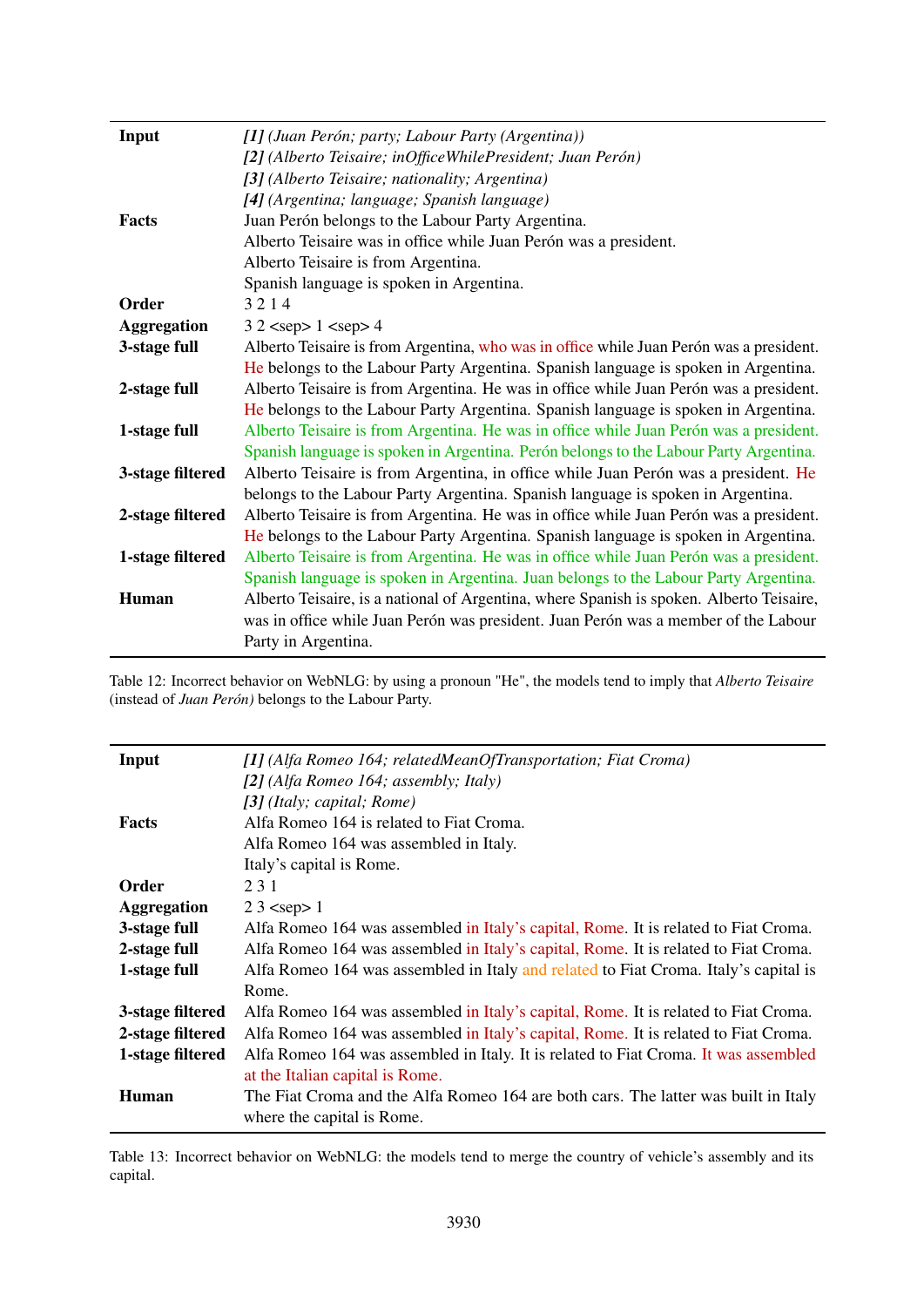<span id="page-17-0"></span>

| Input              | [0] name[The Cricketers]                                                                 |
|--------------------|------------------------------------------------------------------------------------------|
|                    | $[1]$ eatType[restaurant]                                                                |
|                    | [2] near[All Bar One]                                                                    |
|                    | [3] $priceRange[cheap]$                                                                  |
|                    | [4] food[Chinese]                                                                        |
|                    | [5] customerRating[average]                                                              |
|                    | [6] family Friendly [yes]                                                                |
| <b>Facts</b>       | The Cricketers is a restaurant.                                                          |
|                    | The Cricketers is near All Bar One.                                                      |
|                    | The Cricketers has cheap price range.                                                    |
|                    | The Cricketers serves Chinese food.                                                      |
|                    | The Cricketers has average customer rating.                                              |
|                    | The Cricketers is family-friendly.                                                       |
| Order              | 142635                                                                                   |
| <b>Aggregation</b> | $142$ <sep> 6 3 5</sep>                                                                  |
| 3-stage full       | The Cricketers is a restaurant serving Chinese food near All Bar One. It is family-      |
|                    | friendly, has cheap price range and average customer rating.                             |
| 2-stage full       | The Cricketers is a restaurant serving Chinese food near All Bar One. It is family-      |
|                    | friendly with cheap price range and average customer rating.                             |
| 1-stage full       | The Cricketers is a restaurant serving Chinese food. It is family-friendly and has cheap |
|                    | price range. It serves Chinese food near All Bar One. It has average customer rating.    |
| 3-stage filtered   | The Cricketers is a restaurant serving Chinese food near All Bar One. It is family-      |
|                    | friendly with cheap price range and average customer rating.                             |
| 2-stage filtered   | The Cricketers is a restaurant serving Chinese food near All Bar One. It is family-      |
|                    | friendly with cheap price range and average customer rating.                             |
| 1-stage filtered   | The Cricketers is a restaurant serving Chinese food. It is family-friendly and has       |
|                    | average customer rating. It serves Chinese food near All Bar One. It has cheap price     |
|                    | range.                                                                                   |
| <b>Human</b>       | For a central family friendly venue serving cheap Chinese food, try The Cricketers       |
|                    | restaurant. It has average customer ratings and is near All Bar One.                     |

Table 14: Correct behavior of the models on E2E: the models can deal even with a higher amount of input values.